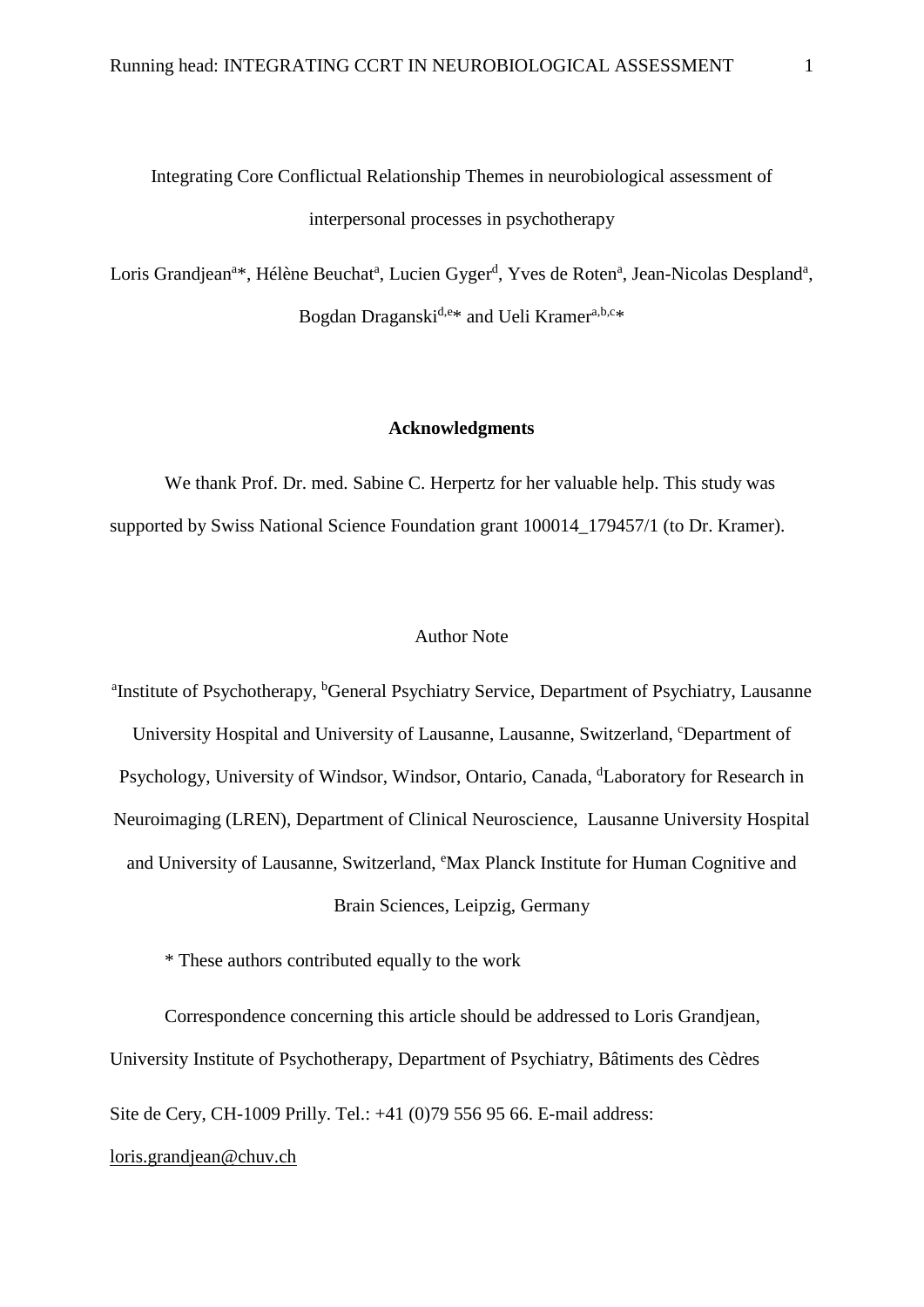#### Abstract

Interpersonal processes are a key target in counselling and psychotherapy. It is of paramount importance to sharpen their assessment using integrated methods. Hence, this methodological paper describes how fields of research in psychotherapy and neuroimaging can be integrated into one novel complementary neurobehavioural paradigm that can be applied to enhance our understanding of interpersonal processes in psychotherapy. To illustrate this integration, we present selected data from a pilot pre-post-study where the authors assessed interpersonal processes in brief treatment for Borderline Personality Disorder (BPD) using the Core Conflictual Relationship Theme (CCRT), functional Magnetic Resonance Imaging (fMRI) and outcome questionnaires. To do so, they measured individual changes in neural activity using an fMRI task pre and post treatment where clients gave feedback on the emotional valence of sentences extracted from their own Relationship Anecdote Paradigm (RAP) interviews mixed with neutral ones. In this paper, using data from two participants of said study, we discuss how to implement this methodology and what can be achieved in terms of results.

Keywords: methodological paper, functional magnetic resonance imaging, core conflictual relationship theme, neuroimaging assessment, interpersonal processes, borderline personality disorder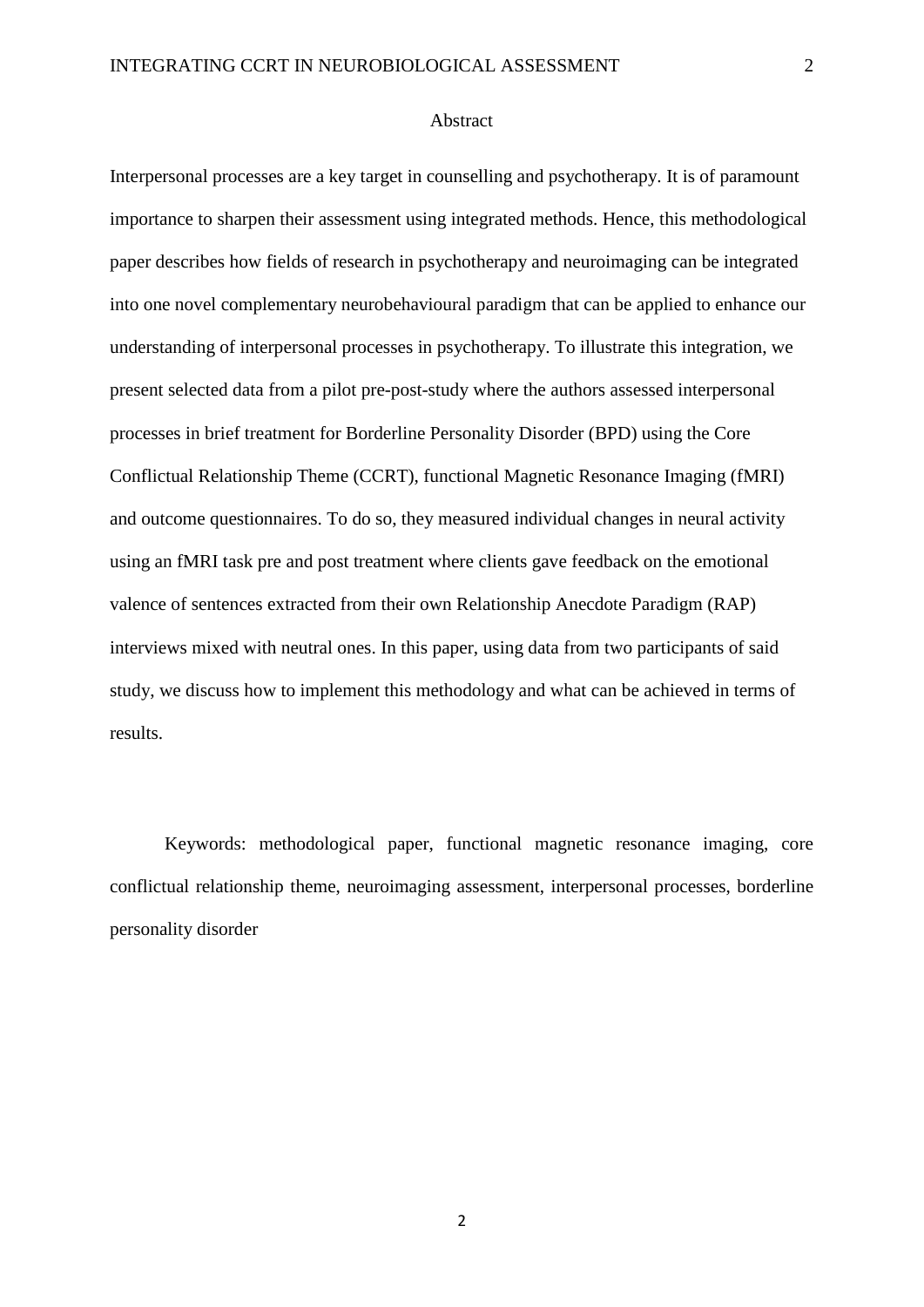Interpersonal processes are a key target in counselling and psychotherapy. Across helping contexts, clients present problems in the interpersonal domain and therapists and counsellors are asked to intervene based on interpersonally informed intervention models (e.g., Benjamin, 2003; Pettit & Joiner, 2006; Schnell & Herpertz, 2018). A core task in many psychotherapy approaches has been to develop and validate descriptive methods aiming at the precise assessment of interpersonal processes (Barber & Crits-Christoph, 1993; Luborsky & Diguer, 1998), and of change observed in these processes over the course of treatment (Tompkins & Swift, 2014). In this context, interpersonal processes may be defined as the client's representations of interaction patterns which have been internalized and which generate current experiences and interaction styles (Benjamin, 2003).

Various interpersonal conceptualizations exist (Benjamin, 2003; Horowitz & Eells, 1997; Kiesler, 1996; Leary, 1957; Schaefer, 1965) but tend to focus on the represented pattern of interaction, leaving out, for the most part, the client's motivational component related to one's wishes, needs and fears. The Core Conflictual Relationship Theme, derived from Luborsky's work on psychodynamic psychotherapy (CCRT; Luborsky & Crits-Christoph, 1998) addressed this shortcoming of the earlier models and proposed to conceptualize mental representations of interaction patterns by using three components: a) the wish (desire, need or intention of the client), b) the response from others and c) the response of the self.

A few studies focused on neurobiological underpinnings of interpersonal processes in psychotherapy and psychopathology (Buchheim et al., 2006; Kessler et al., 2011). Whereas these studies used systematized methodologies to assess interpersonal processes, they did not specifically focus on core conflictual relationship processes as conceptualized within the CCRT tradition. This was done in the study by Loughead et al. (2010). These researchers recruited healthy controls  $(N = 16)$  who underwent a Relationship Anecdote Paradigm (RAP; Luborsky, 1998) as psychological assessment, including a series of relationship episodes and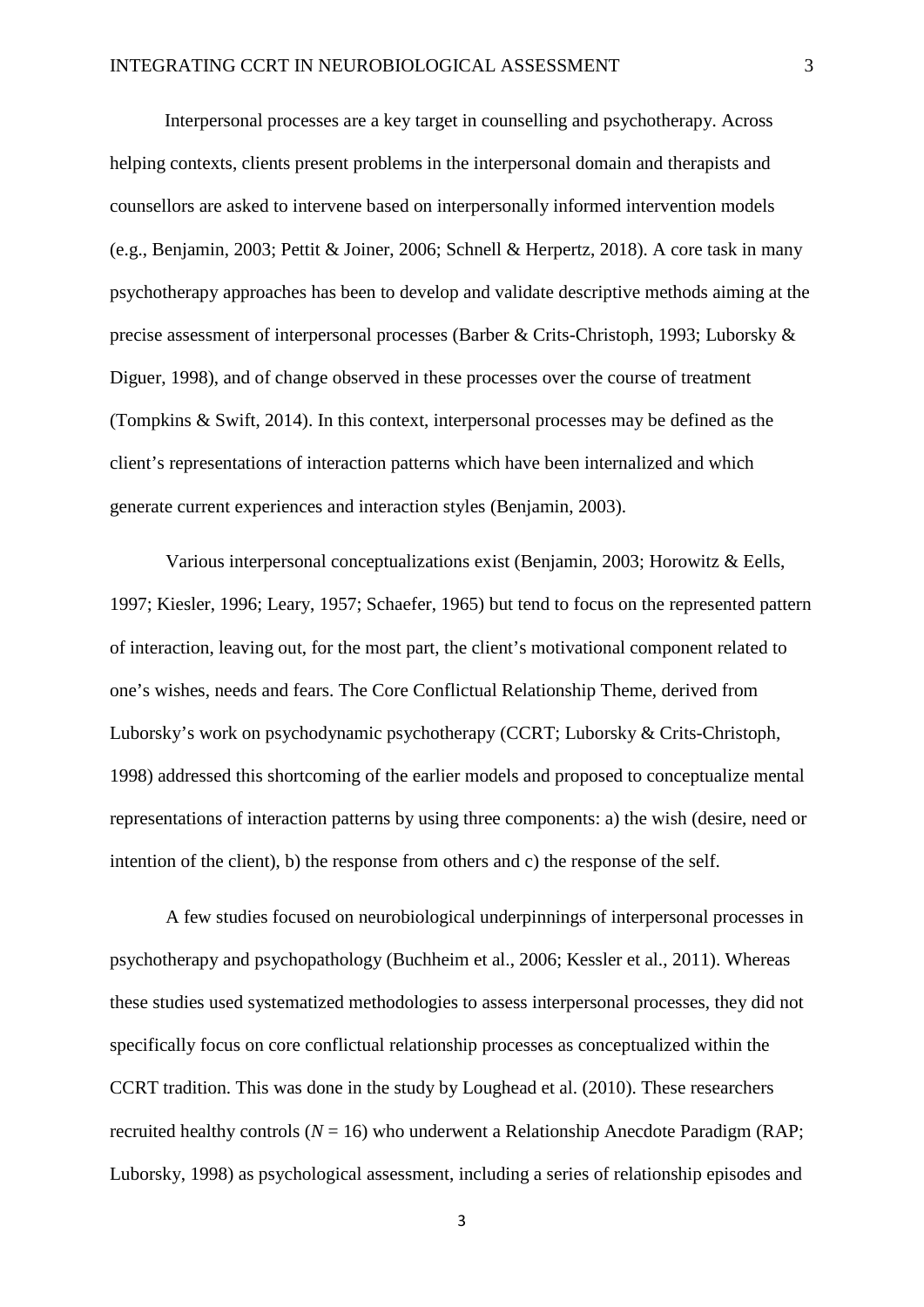the participant's rating of emotional arousal related with the episode. A summary score of interpersonal processes' pervasiveness across the narratives serves as indicator of repetitiveness of a specific core theme for a particular participant. Six weeks later, the same participants underwent an fMRI assessment in which the specific narratives were presented in extended formats. The neural activations related to the individual's CCRT narratives are compared with the ones associated with neutral narratives; the latter had no autobiographical content, but were similar in terms of structure, emotion and CCRT content. The selection of the control sentences is central here and demonstrates the researchers' particular interest in the role of autobiographical memories in the interpersonal processes. Consistent with this approach, this study evidenced that the individual's CCRT correlated with activation in the left hippocampus, parahippocampal gyrus and middle occipital gyrus. Interpreting these results, Loughead et al. (2010) suggested that "the recall of RAP autobiographical relationship narratives leads to increased activation in region associated with autobiographical memory, emotion processing, theory of mind, and a putative mirror system" (p.330).

Given these findings, it appears that integrating the CCRT methodology with fMRI is promising, although several challenges need to be addressed beforehand. Mainly it is important to disentangle as best as possible the assessment of memory structures (e.g., a specific episodic memory of an interaction from the past) from interpersonal processes (e.g., a more schematic memory implying the representation of typical and repetitive interaction patterns).

#### **Description of the methodology**

Two core aspects of the methodology we used are its integration of the CCRT in neurobiological assessments (fMRI) and the individualization of stimuli. To address the memory structures challenge (episodic/schematic), we standardized the individualized stimuli in a way that left more autobiographic markers out, so that they would evoke generalized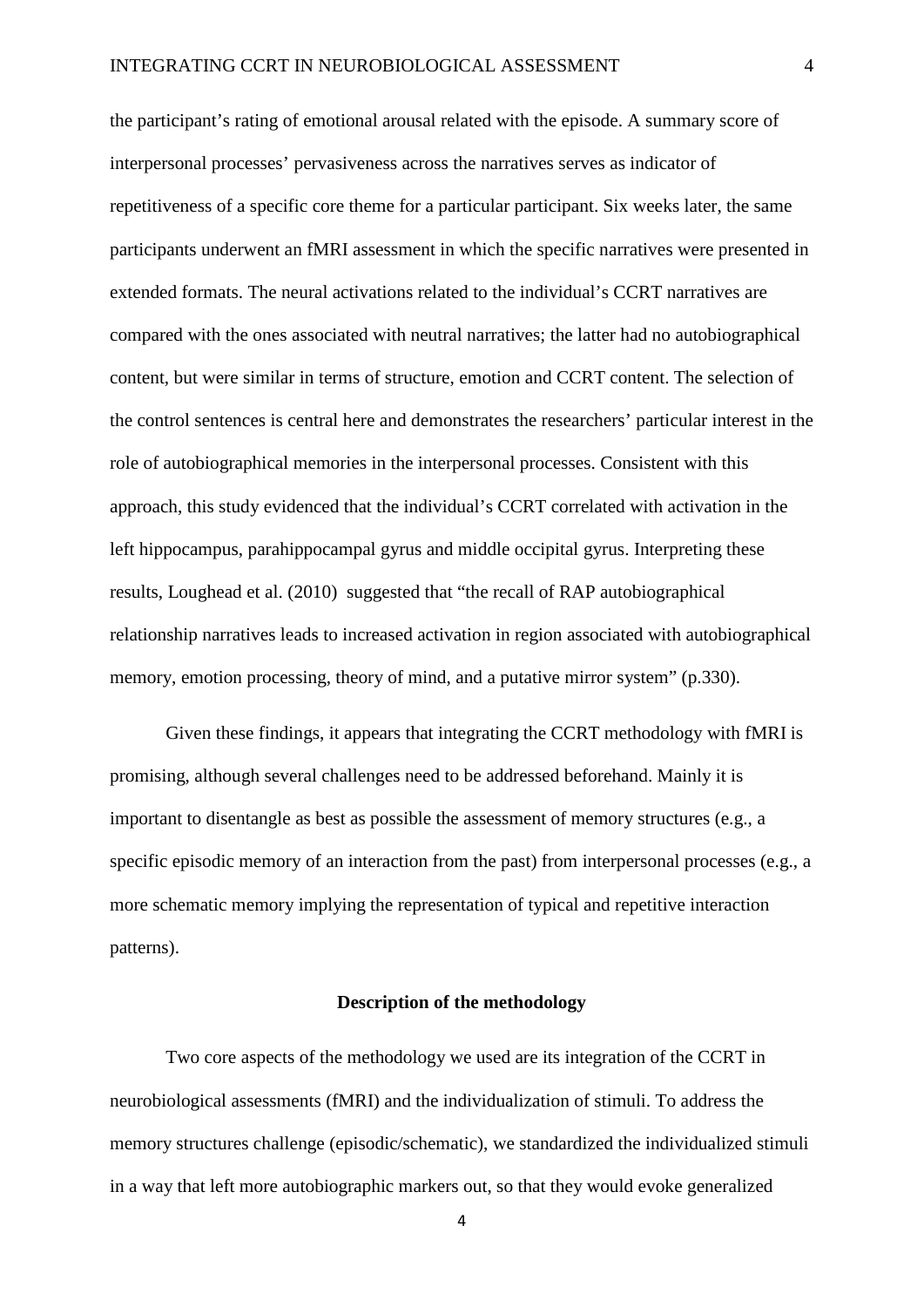interactional patterns rather than autobiographical memories. We think that this way the proposed task assesses the process that was originally being conceptualized by the CCRT (Luborsky & Crits-Christoph, 1998). While the CCRT provides a validated and clinically relevant way of studying idiosyncratic interpersonal processes in counselling and psychotherapy, neuroimaging allows us to monitor its change at a neurobiological level. As shown in earlier studies (Hooley, Siegle, & Gruber, 2012) the use of personalized stimuli is productive under certain methodological circumstances (Kramer, 2019).

Pascual-Leone, Herpertz and Kramer (2016) described the sometimes overlooked problems researchers run into when they use standardized stimuli in experimental designs in the study of emotion. They argued that the assumption that a particular standardized stimulus (e.g., from a picture databank) evokes a comparable emotional reaction across participants is problematic. Instead of standardizing the emotional stimulus, Pascual-Leone et al. (2016) proposed to standardize the anticipated emotional response, and to individualize the emotional stimulus deemed to evoke the named emotional response. We would suspect that, even though this criticism mostly applies to emotion research, similar tenets might apply to the study of interpersonal processes in counselling and psychotherapy. The assumption that a standardized interpersonal stimulus (e.g., a picture or a movie demonstration of social exclusion) evokes a between-individual comparable reaction (substantiated by emotion arousal) is problematic. Individualizing the specific interpersonal stimulus (e.g., by providing the words used when rejecting *this* particular individual) enables to study the salient core process, and the individual's emotional reaction to it. Across time (and with effective psychotherapy), the individual's core meaning of social interactions may change across time points in a way that may let emerge increasingly adaptive information. This process might be underpinned by the regularities described from memory reconsolidation, where the construction of new and healthier narratives is the end-product of a complex process of memory recall, emotional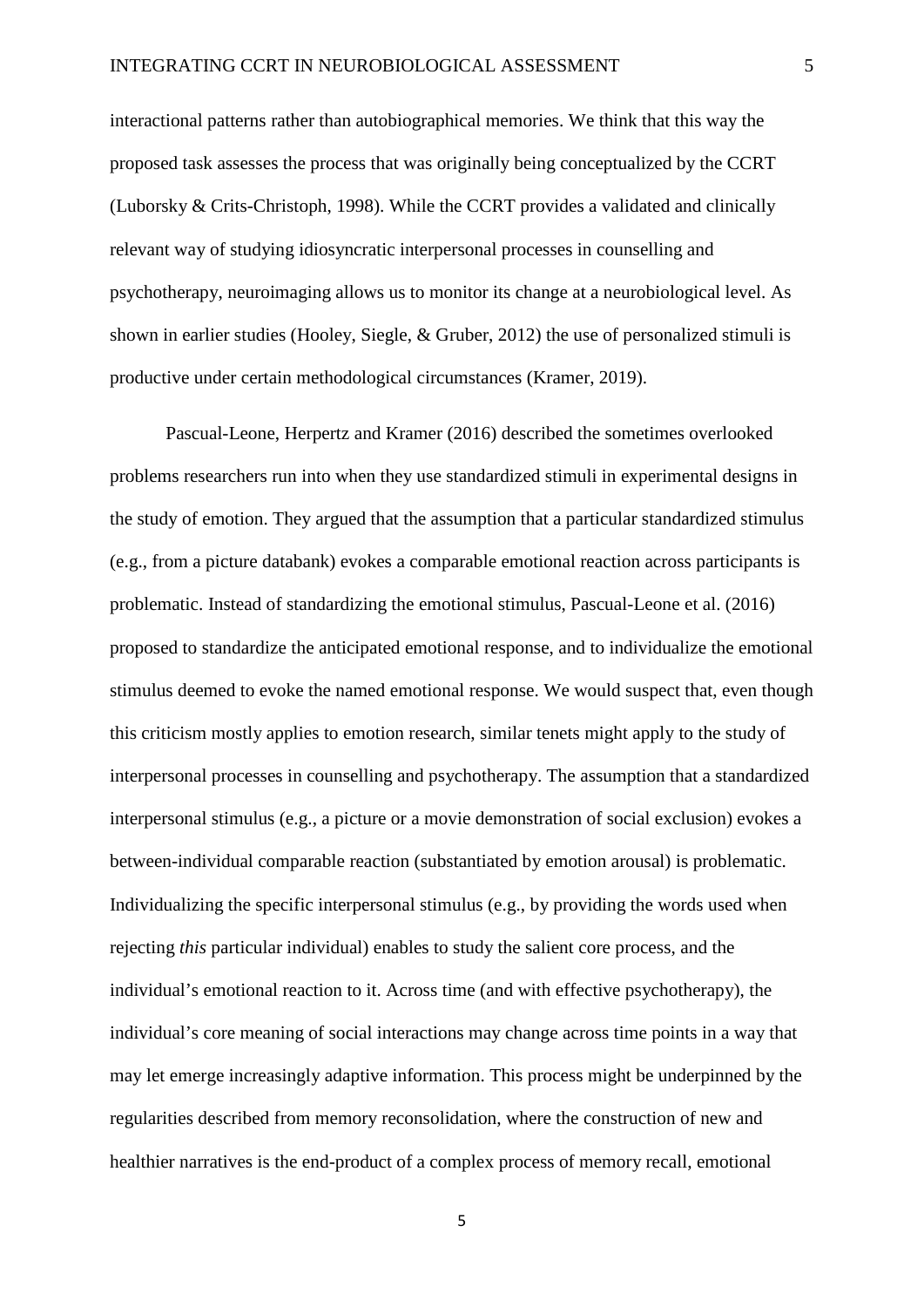arousal and transformation (Lane, Ryan, Nadel, & Greenberg, 2015). Thus, we propose that assuming all individuals react to the same standardized interactional stimulus in the same way is problematic and undermines internal and external validity of an experimental design.

**Assessment.** Assessments should take place at least before and after the treatment. Clients should be tested in the fMRI at the same point of their menstrual cycles. The assessment of interpersonal processes on a neurobehavioural level should encompass (1) a behavioural assessment component and (2) a neuroimaging assessment component, planned 1 week apart for both assessment points. Treatment outcome and level of arousal should also be assessed.

#### *Neurobehavioural assessment of interpersonal processes*

(1) *Psychological assessment*, Individualized narrative descriptions of interpersonal functioning can be obtained from participants using the Relationship Anecdotes Paradigm (RAP). This method uses a semi-structured interview to elicit narratives about the individual's relationships with others (Luborsky, 1998). The RAP was designed to elicit Core Conflictual Relationship Patterns, and focuses primarily on the elicitation of negative CCRTs. As such, it provides a validated interview framework to directly assess the psychological components of the CCRT which are the Wish (W), the Response from Others (RO) and the Response from the Self (RS).

When well trained in the use of the method, CCRT judges achieve good reliability (Crits-Christoph et al., 1988) and Barber, Luborsky, Crits-Cristoph and Diguer (1995) found a high degree of agreement and fairly good kappas. Luborsky et al. (1985) found a good convergent validity of CCRT "improvement" with standard improvement measures such as the Hopkins Symptom Checklist total score (change in the main positive RO was significantly correlated with change on the Symptom Checklist,  $r = -0.79$ ,  $p < 0.05$ ) and the Health-Sickness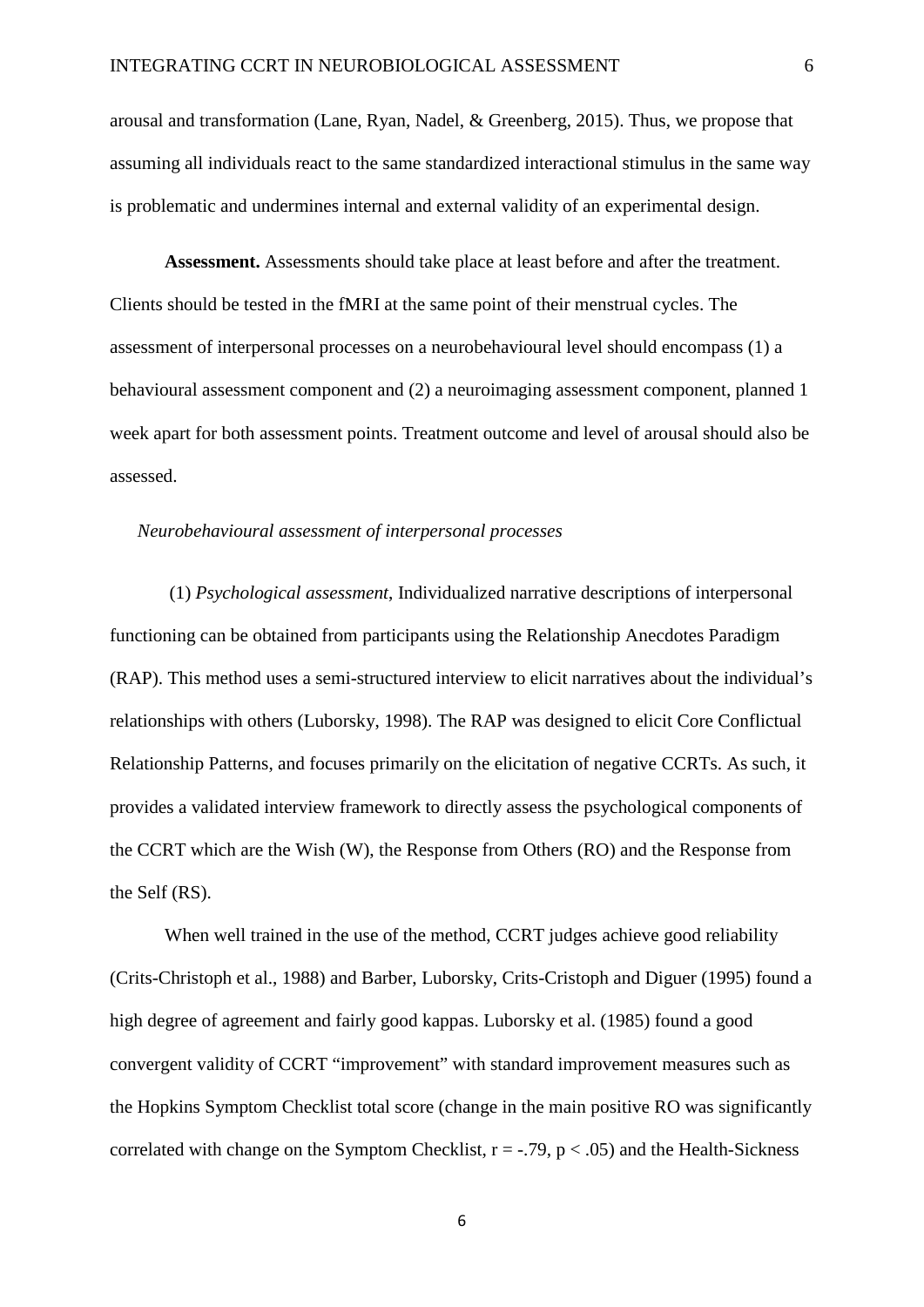Rating Scale (change in the pervasiveness of the main negative response to self was significantly correlated with change in Health-Sickness Rating Scale,  $r = -0.81$ ,  $p < 0.05$ , and change on the main wish,  $r = -0.73$ ,  $p < 0.05$ .

Using the RAP method, participants should be asked to recall and describe 6 meaningful interpersonal interactions they experienced within 3 different fields. The first one should be related to relationships episodes with friends, family members or significant others, the second one to work colleagues, bosses, teachers or school mates while the third and last one should be related to caregivers such as psychotherapists, psychologists, counsellors, psychiatrists or nurses. The RAP interview should last around 35 minutes, be video-taped, transcribed word by word and then used for two aims in the following step of the procedure: a) coding of the CCRT (Luborsky & Crits-Christoph, 1998) and b) extracting 15 stimulus sentences for the presentation during the neuroimaging assessment with the same client. The interviews should be transcribed and scored by trained raters using the standard CCRT method Luborsky and Crits-Christoph (1998).

(2) *Neuroimaging assessment.* Participants should undergo MRI scanning during a passive viewing task. The stimuli should be 15 individualized relationship brief sentences with identical syntax retrieved from their respective RAP interview and 15 standardized neutral unspecific brief sentences (see Tables 1 and 2). The sentences should be presented in a randomized order in the Cogent software developed by the Cogent 2000 team at the FIL and the ICN and Cogent Graphics developed by John Romaya at the LON at the Wellcome Trust Centre for Neuroimaging, University College London, UK. Cogent Graphics is a graphics toolbox for MATLAB on the PC that can be used to generate real-time graphical animations for use as stimuli in visual experiments. The participants should receive the following instruction: "Read the sentence and imagine the situation". After each presentation of a stimulus, the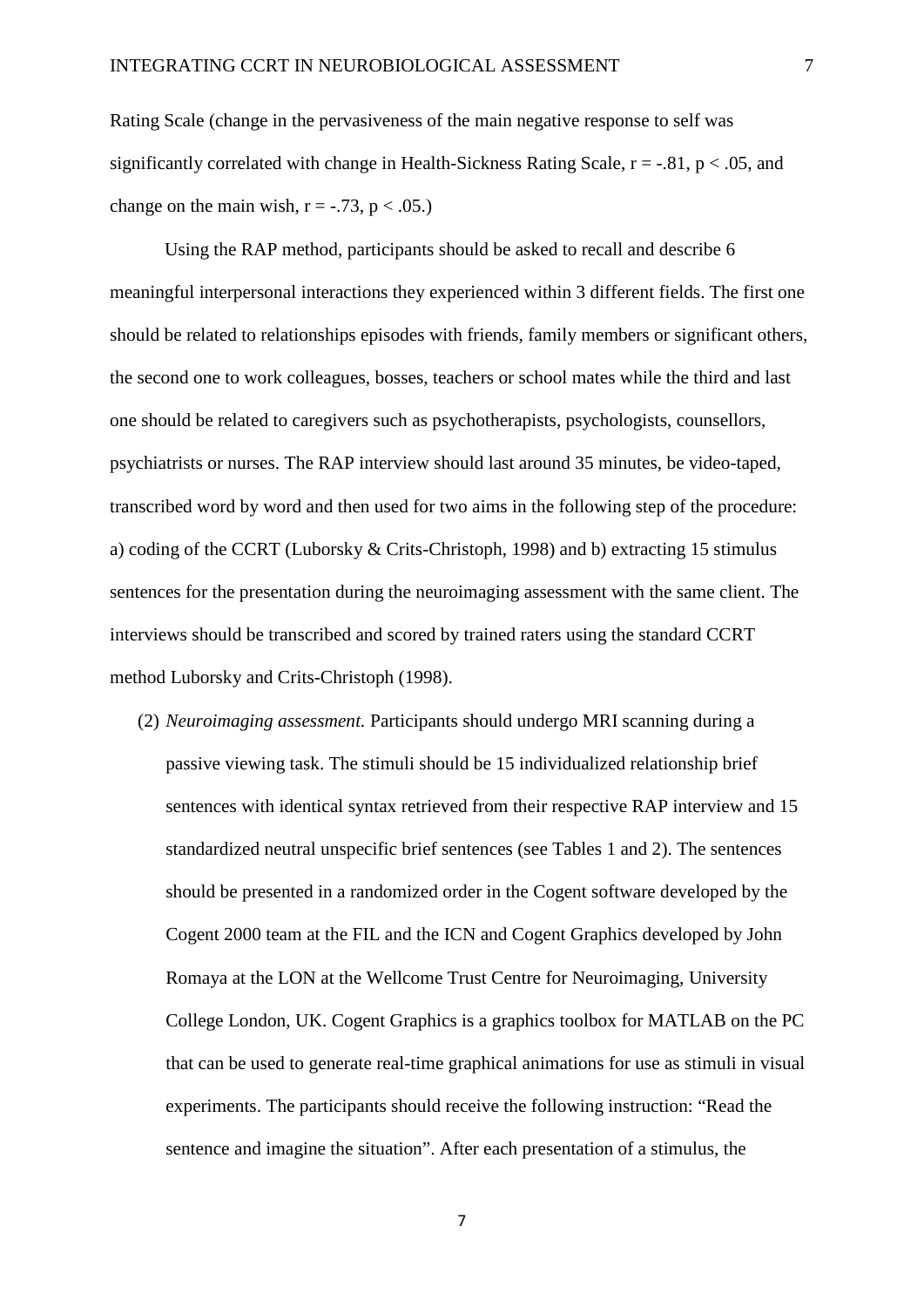emotional arousal should be assessed on the Self-Assessment Manikin scale (Bradley & Lang, 1994; projected while in the scanner).

*fMRI data acquisition.* The neuroimaging experiments for fMRI data acquisition should follow the well-established methodology of blood-oxygen-level-dependant (BOLD) imaging followed by standard data processing and statistical analysis in the framework of SPM12. The fMRI data should be acquired on a 3T MRI scanner with a 64-channel head coil using a 2D EPI sequence. The acquisition parameters should be as follows: 3 x 3 x 3 mm3: TE = 30 ms, slice TR = 66 ms, 30 slices, flip angle =  $90^\circ$ . The structural MRI data should consist of T1-weighted MPRAGE images (TR = 2000 ms; TI = 920 ms;  $\alpha = 9^\circ$ ; BW  $= 250$  Hz / pixel; readout in inferior-superior direction; FoV = 256 x 232 mm; 176 slices) at 1 mm resolution. At the current stage of knowledge, a whole brain analysis should be used.

*fMRI data pre-processing.* All data pre-processing should be performed using the freely available Statistical Parametric Mapping software (SPM12; Wellcome Trust Centre for Neuroimaging, http://www.fil.ion.ucl.ac.uk/spm/) running under Matlab 7.13 (The MathWorks, Inc., Natick, Massachusetts, United States). EPI images should be realigned to the subject's average image across runs, corrected for spatial distortions using the SPM field-mappig tools (Hutton, 2002). The parameters of registration to standardized MNI space should be calculated on the anatomical image and the default settings of the "unified segmentation" framework followed by the diffeomorphic registration algorithm DARTEL (Ashburner & Friston, 2005; Ashburner, 2007). The spatial registration parameters should then be applied to the functional time-series co-registered to the corresponding individual's anatomical scan. Prior to statistical analysis, a spatial smoothing with a Gaussian kernel of 8 mm full-width-at-half-maximum should be applied.

Because of length constraints, further technical details on the fMRI assessment are available upon request to the first author.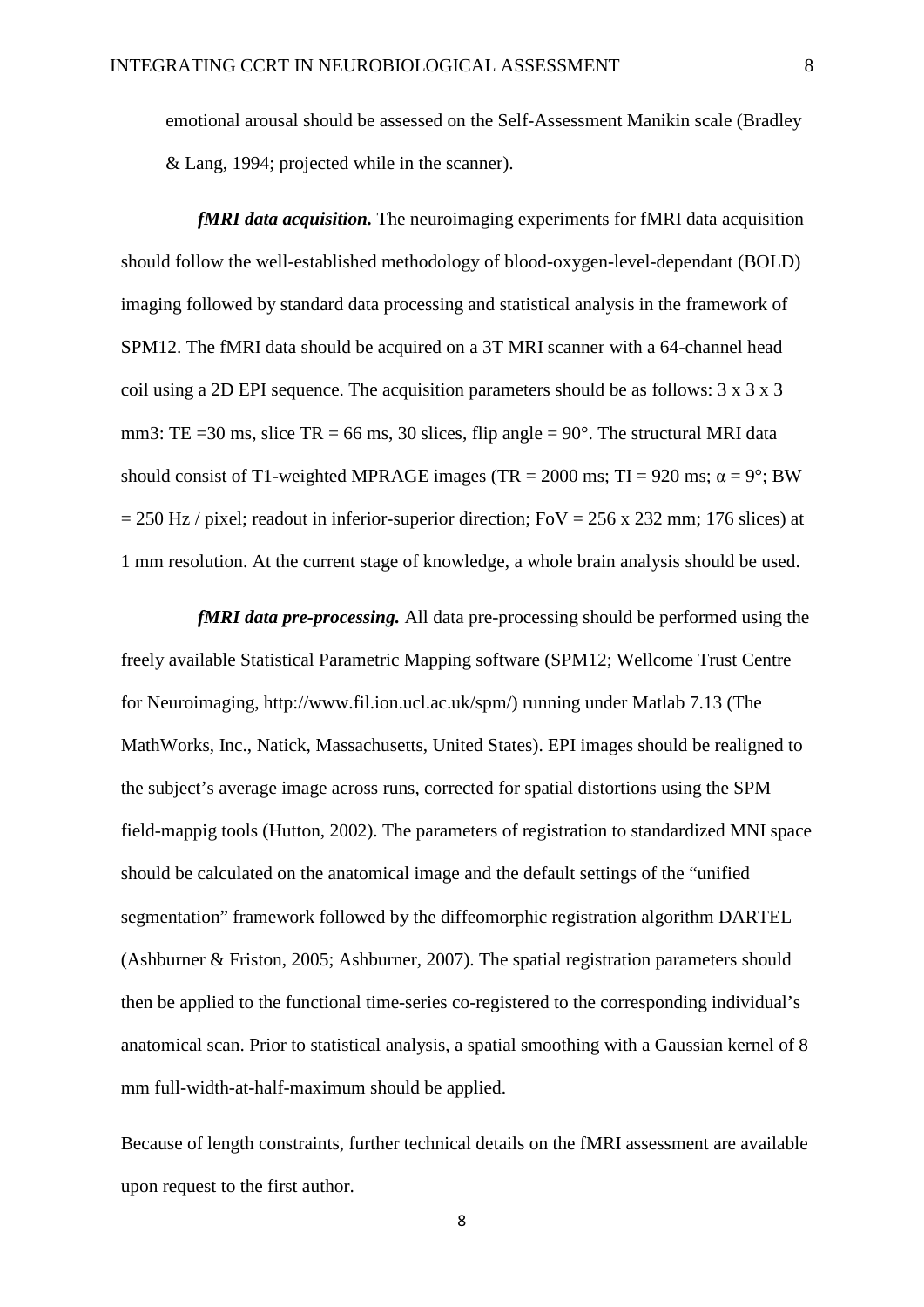### (3) *Level of arousal*

*Self-Assessment Manikin.* The SAM (Bradley & Lang, 1994) is a self-assessed questionnaire using a single item to measure the momentary level of arousal using a 9-point Likert scale, ranging from "not excited at all"(1) to "very excited"(9). The scale is illustrated as a series of human shaped figures displaying varied levels of activation. It is widely used in emotion research and has proven its validity and reliability (e.g., Bradley & Lang, 1994).

While we applied this methodology in the context of a pilot pre-post-study for assessing interpersonal processes in treatment for Borderline Personality Disorder (BPD) and showed its feasibility in this context, the present methodological paper assumes the relevance of this methodology for any longitudinal assessment of interpersonal processes related to intervention in counselling and psychotherapy.

# **Illustration of a study applying this methodology in the context of psychotherapy research**

We present here two female participants' complete dataset related to their interpersonal processes from a pre-post pilot study. Both clients were diagnosed with BPD and received a brief 10-session treatment as part of the study. More details on the study design, the treatment and the sample of this pilot study can be found in the original study that took place in a French-speaking University environment (Kramer et al., 2018). We chose Linda and Suzan (names were changed in order to protect their identity) because of their marked between-person differences in relationship patterns as reflected in their individualized stimuli (see Table 1). Both were assessed by trained clinicians using the SCID-II, a diagnostic structured interview used to determine DSM-IV Axis II disorders (First & Gibbon, 2004). They were non-medicated, right-handed and presented no neurological disorders, bipolar disorder I nor schizophrenia. They accepted that their data be used for research and the trial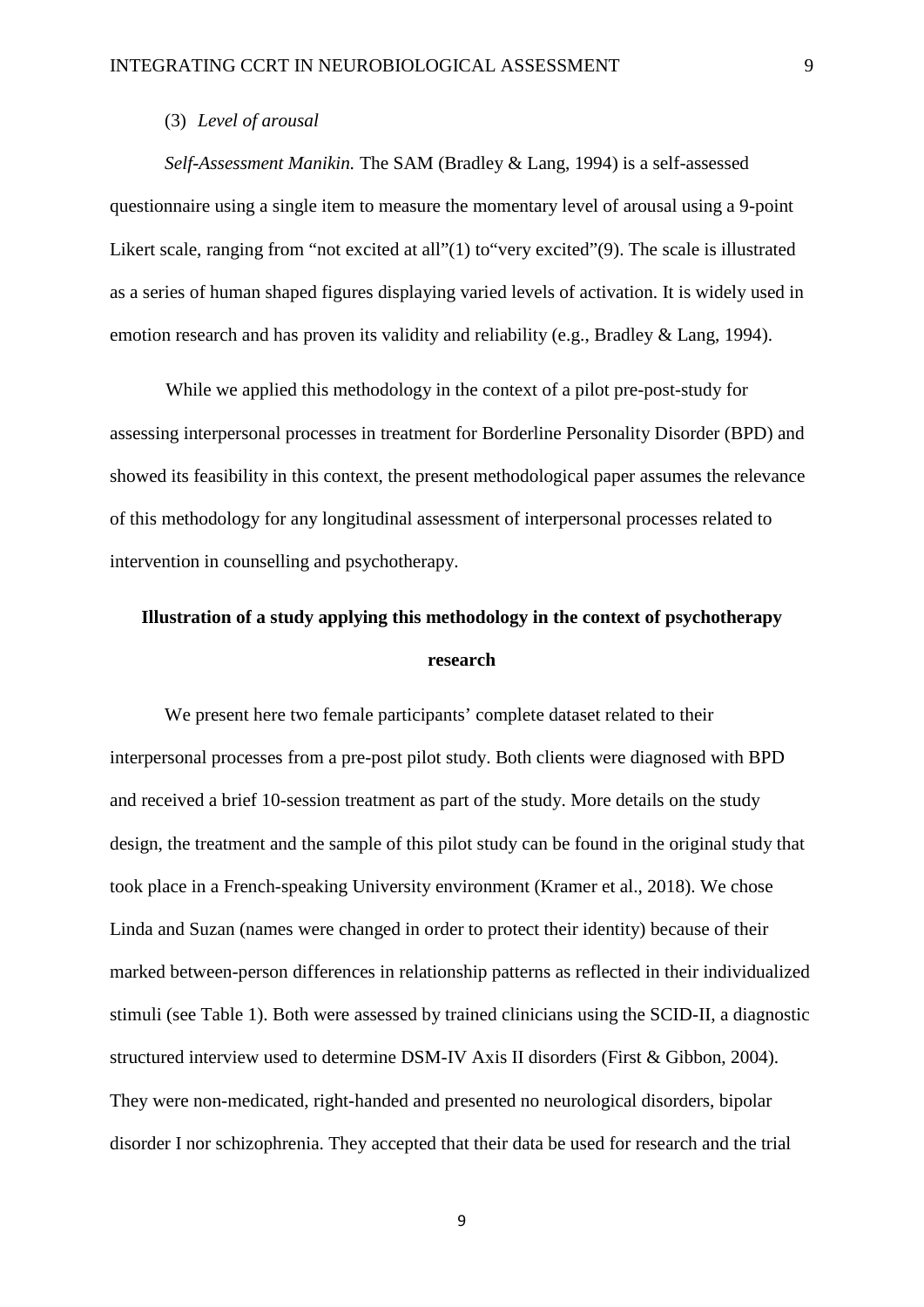was approved by the competent institutional ethics board (internal identification number 125/15).

## **Treatment outcome**

#### *Outcome Questionnaire–45.2*

This self-report questionnaire encompasses 45 items aiming at assessing results yielded from treatment (Lambert et al., 2004), including a global score and three subscale scores: symptomatic level, interpersonal relationships, and social role. These items were assessed on a Likert-type scale ranging from 1 (never) to 4 (always); a total sum score (ranging from 0-180) and scores per subscale were computed. On the total score, which is calculated by summing all 45 items, the higher the score, the more disturbed the client. There is a cut-off score at 63 or more that indicates symptoms of clinical significance. The scale has been translated and validated in French (Emond et al., 2004). This questionnaire was given at intake and at discharge of treatment. Cronbach's alpha for the 8 participants sample was  $\alpha$  = .89.

#### *Borderline Symptom List*

The Borderline Symptom List (BSL-23) is a self-report questionnaire that assesses specific borderline symptomatology using 23 items, and it is a short version of the more extensive BSL-95 (Bohus et al., 2007), for which excellent psychometric properties were reported. Similar results were found for the short version (Bohus et al., 2009). The items are assessed using a Likert-type scale ranging from 0 (absent) to 4 (clearly present); an overall mean score is computed (0-4). The French translation (Page, Kramer, & Berthoud, unpublished data, 2010) was approved by the authors of the scale. Cronbach's alpha for the 8 participants sample was  $\alpha$  = 0.90.

# **Procedure**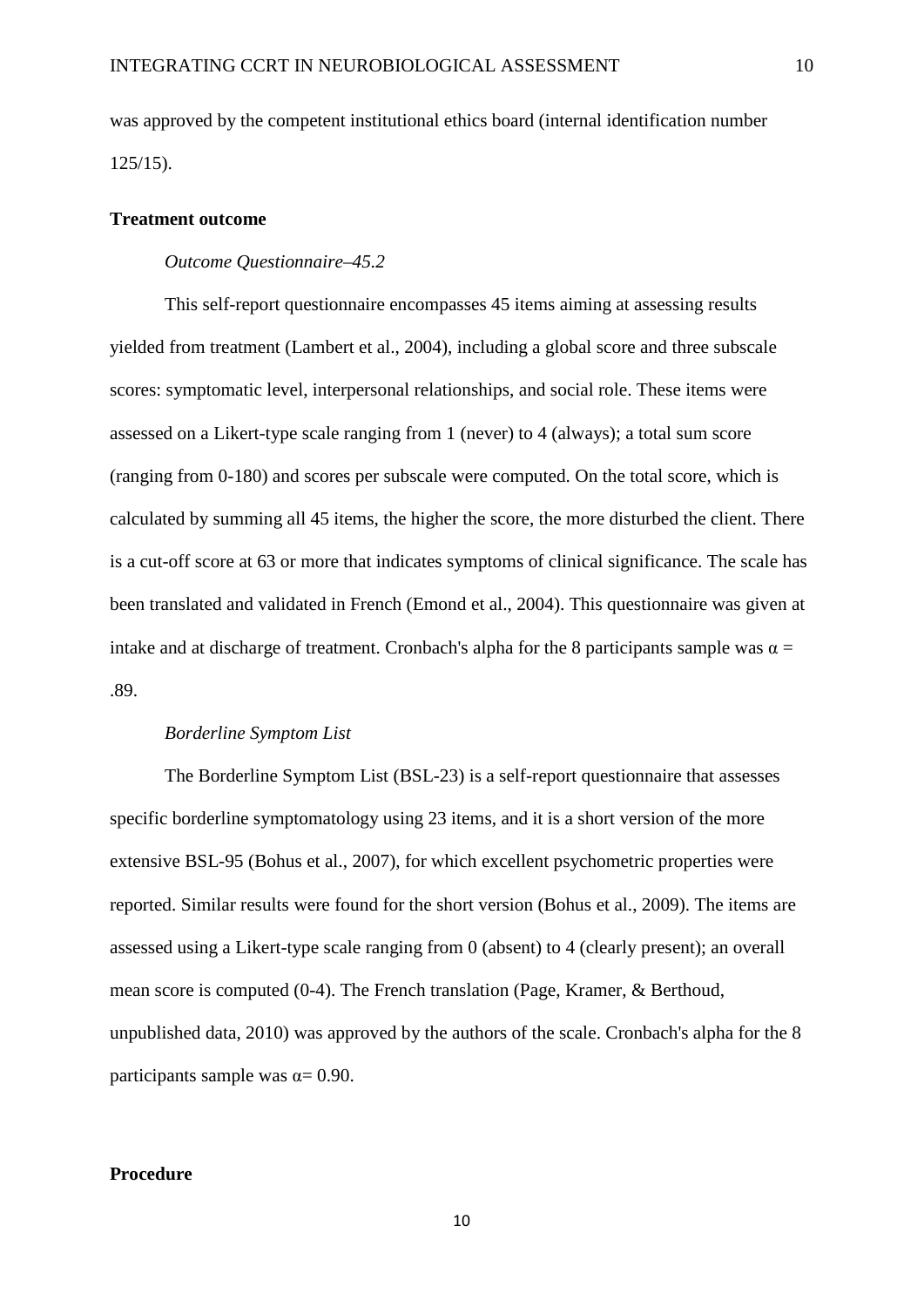Linda and Suzan received information concerning confidentiality, the voluntary aspect of their participation and on the detailed study procedure. A member of the research team reviewed the different points of the informed consent with each participant making sure they were thoroughly understood and answered any questions. Both participants agreed and signed the informed consent. Linda and Suzan were assessed pre and post treatment. They both met a researcher who led the psychological investigation. They answered self-reported questionnaires (OQ-45, BSL-23, and SAM) and completed the semi-structured Relationship Anecdotes Paradigm (RAP) interview. Specific narratives stimuli were then extracted and turned into 15 individualized sentences. One week after that, they were invited to the neuroscience lab where they underwent a functional magnetic resonance (fMRI) imaging. During the fMRI, they were shown their individualized interpersonal sentences and standardized sentences in a randomized order (see Tables 1 and 2). They were asked to rate their emotional arousal after seeing the stimuli. Right after the end of the treatment, they underwent the same assessment (self-reported questionnaires and RAP interview, fMRI). For the post-therapy fMRI assessment, the clients were exposed to their own sentences that were extracted from the post-therapy psychological assessment (RAP). On a methodological level, the decision to present different stimuli at T1 and T2 was made to avoid an habituation effect. On a conceptual one, we chose to use different individualized stimuli at T1 and T2 because our aim was to assess change in the individual's representation of interpersonal processes, their psychological and neurofunctional correlates at both time points, rather than the change in the individual's reaction to the initial formulation of the CCRT. Providing new stimuli at the second assessment leaves the door open to new content, which is more central to the individual, so it ultimately is in keeping with our fundamental assumption of the centrality of the individual's own content at each time point.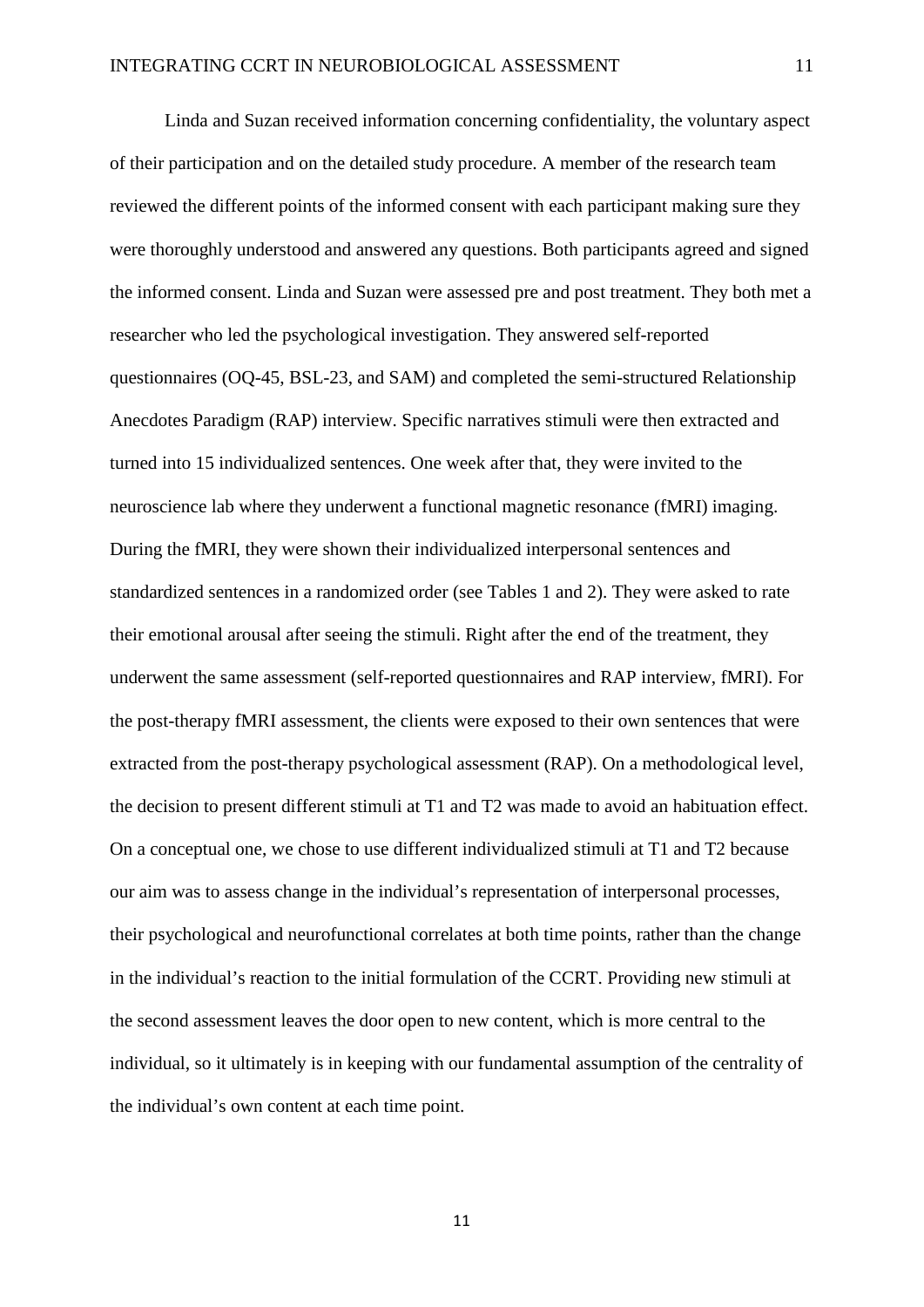*Behavioural data analysis.* For the behavioural outcome, we calculated the pervasiveness for each component of the CCRT (W, RO, RS) of each participant's RAP interview – that is, one before the treatment and one after it.

# **Results**

Post-treatment, both Linda and Suzan had good outcome. They both showed clinically significant improvement on their OQ-45 and BSL-23 scores implying a reduction in symptoms' severity. On the OQ-45 total score, Linda's score decreased of 34 points (-64.2%) going from 95 pre-therapy to 61 post-therapy whereas on the BSL-23 she showed a 0.6 point decrease (-51.3%) going from a 1.17 mean pre-therapy to a 0.57 one post-therapy. On the OQ-45 total score, Suzan's score decreased of 55 points (-35.9%) going from 153 pre-therapy to 109 post-therapy and showed a 1.65 point decrease (-45.2%) on her BSL-23 mean, going from 3.65 pre-therapy to 2.00 post-therapy.

Despite having very distinct individualized sentences (Table 1), Linda and Suzan have roughly similar predominant CCRT patterns on the level of the CCRT categorical system (Table 4). For both of the participants, the RO themes are identical pre- and post-therapy: "They are rejecting and opposing me" (CCRT cluster 5). Similarly, their post-therapy RS themes also identical: "I am disappointed and despaired" (CCRT cluster 7). However, they differ in their W themes pre- and post-therapy: "To be distant, avoid conflict" (CCRT cluster 4) and "To be loved and understood" (CCRT cluster 6) for Linda and twice "To be close to others and accept them" (CCRT cluster 5) for Suzan.

Regarding the individualized stimuli related to their CCRT, it appears that for Linda, the main RS' associated emotion is sadness and hopelessness ("I feel sad", "I feel powerless") whereas for Suzan, it seems that it is rather anger and hostility ("I feel angry", "I'm acting haughty"). Thus, despite having received the same diagnosis both clients show great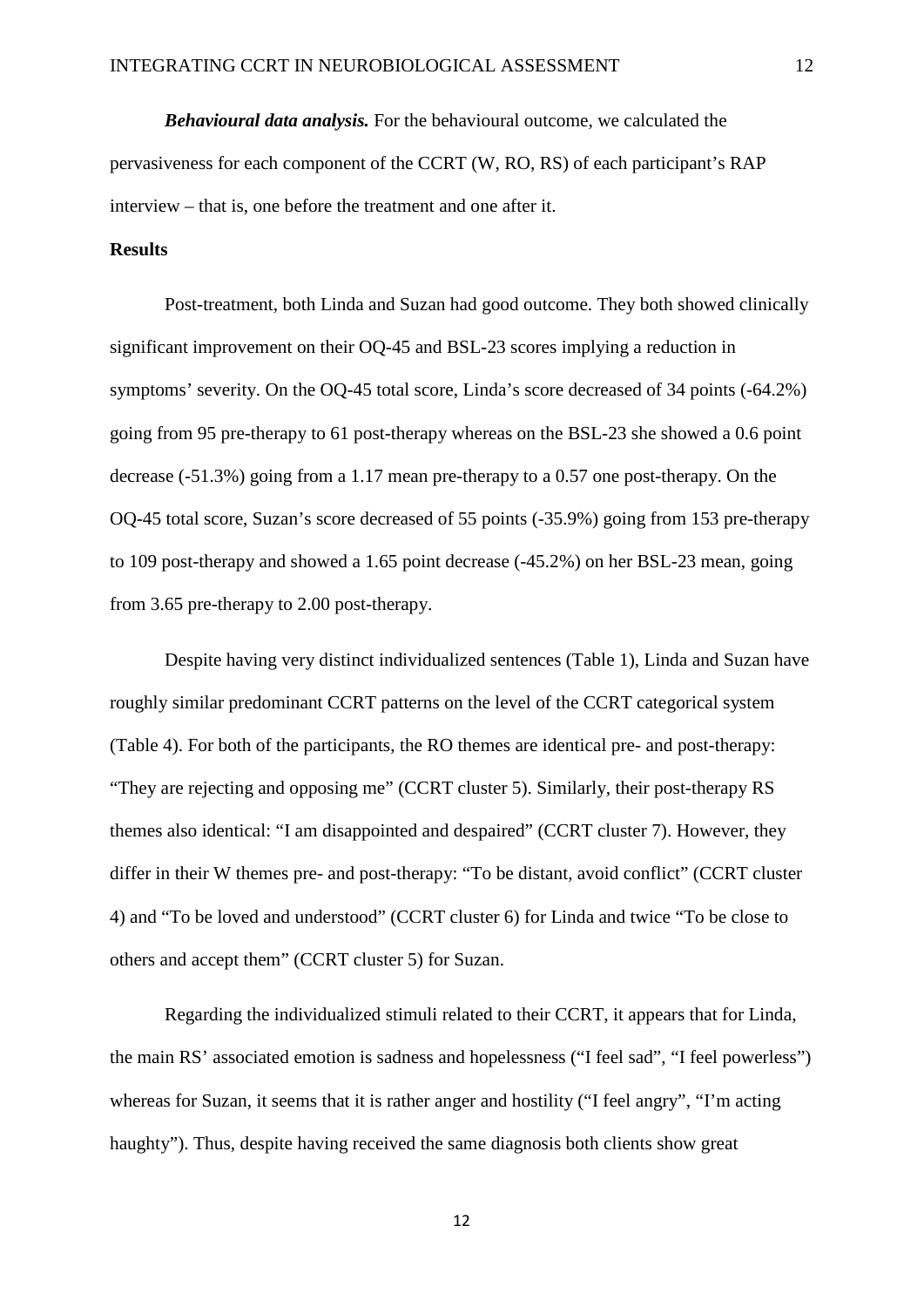discrepancy in their RS which may speak to an individualized perspective on assessment of interpersonal processes.

Figures 1 and 2 represent statistical parametric maps (SPMs) of blood-oxygen-leveldependent (BOLD) correlates of neural activity changes in Linda's brain obtained using our integrative neuro-behavioural approach. FMRI data acquired during the interpersonal task are analysed on voxel-by-voxel basis using the General Linear Model. SPMs projected on a T1 weighted image in standard Montreal Neurological Institute (MNI) space represent the statistically significant voxels corresponding to greater neural activity changes over time associated with the personalized sentences compared with neutral ones. Given the fact that we present statistical results from a single individual at two time points, the validity of our inferences is limited. Nevertheless, the fact that we demonstrate intervention-associated changes in neural activity in the hippocampus, the insula and nucleus accumbens representing part of the limbic network, lends some confidence in our approach. Given the many distinct and simultaneous brain activations required to read (individualized) stimuli that can interfere with our research target - the change of CCRTs during treatment - we rely on the assumption of cognitive subtraction (i.e. additive effects, see Price, Moore, & Friston, 1997) to infer on CCRTs unique contribution. Here, the inference on CCRT-associated neural activity is calculated using the differential contrast between individualized stimuli vs neutral stimuli over time, rather than the main effect of individualized stimuli versus the rest condition over time. In this way, we are convinced that the cognitive subtraction strategy, particularly in the context of time/intervention-dependent changes will minimize the polluting effect of additional cognitive resources on the specific networks underlying CCRT. Of course, the assumption of cognitive subtraction precludes the absence of interaction effects at different levels that will surely be true for at least some of the studies functions.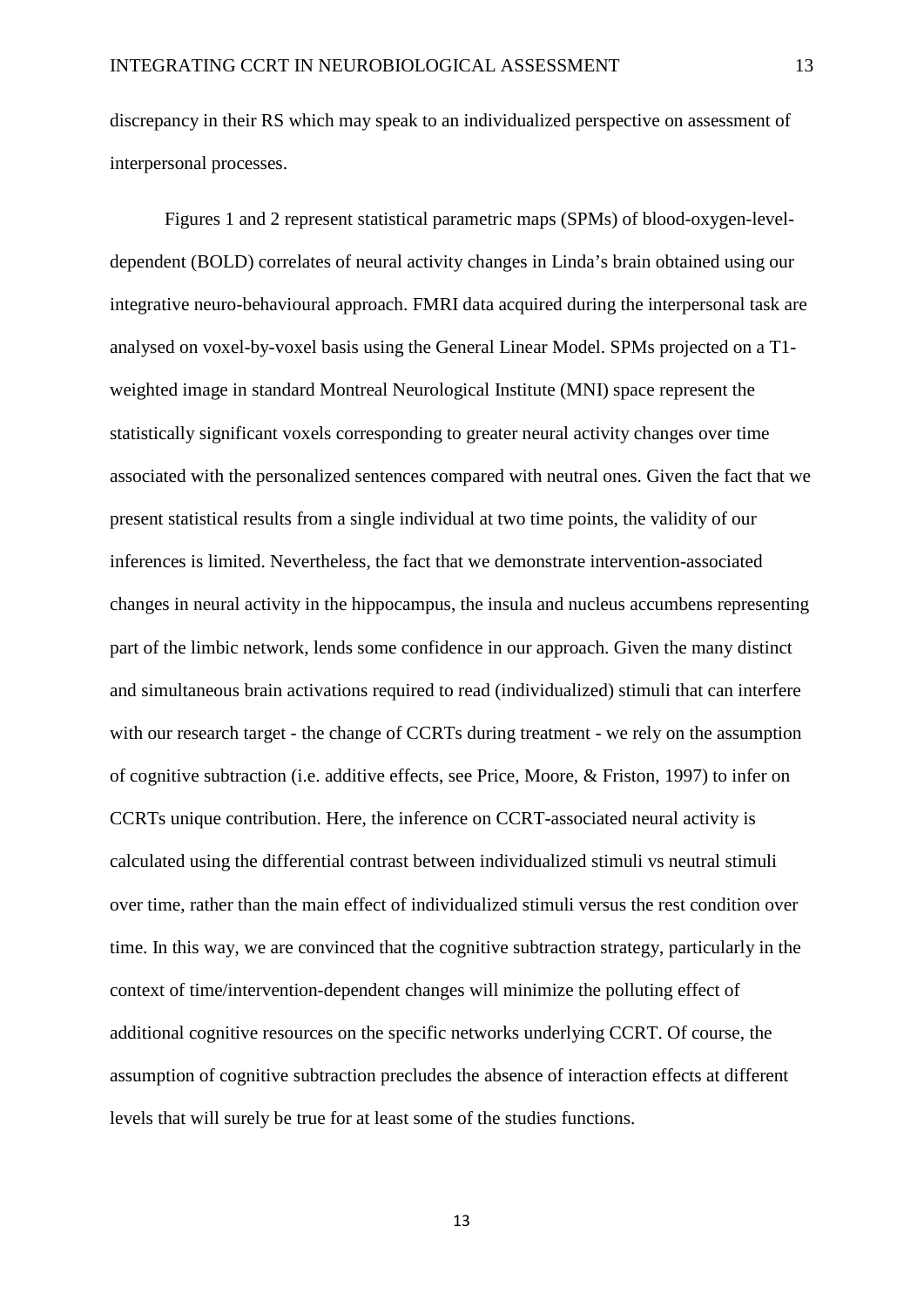# **Illustrations of specific clinical material**

# *Table 1.* Linda's and Suzan's individualized fMRI stimuli pre- and post-therapy

|                 | Linda                                                                | Suzan                                                                                                                                                           |
|-----------------|----------------------------------------------------------------------|-----------------------------------------------------------------------------------------------------------------------------------------------------------------|
| Pre-<br>therapy |                                                                      | • I want to say goodbye to my grandfather (W), he dies (RO) and $I \bullet I$ want to be respected by the therapist (W), he interrupts me (RO) and I feel angry |
|                 | feel sad (RS)                                                        | (RS)                                                                                                                                                            |
|                 |                                                                      | • I want my girlfriends to support me, they are against me and I feel • I want my father to leave me alone, he shouts at me and I feel angry                    |
|                 | like a looser                                                        | • I want my physician to listen to me, he does not respect me and I feel angry                                                                                  |
|                 |                                                                      | • I want to be respected by my family, I am being ignored and I feel • I want to be respected by my physician, he is on his phone and I feel angry              |
|                 | sad                                                                  | • I want my brother to listen to me, he does not respect me and I'm acting haughty                                                                              |
|                 | • I want Laura to defend me, she's tough and I feel powerless        | • I want to be respected by the caregivers, they do not respect me and I do as I                                                                                |
|                 | • I want to trust Diana, she turned the whole class against me and I | please                                                                                                                                                          |
|                 | feel sad                                                             |                                                                                                                                                                 |
|                 | • I want my grandmother to stay here, she leaves and I feel sad      |                                                                                                                                                                 |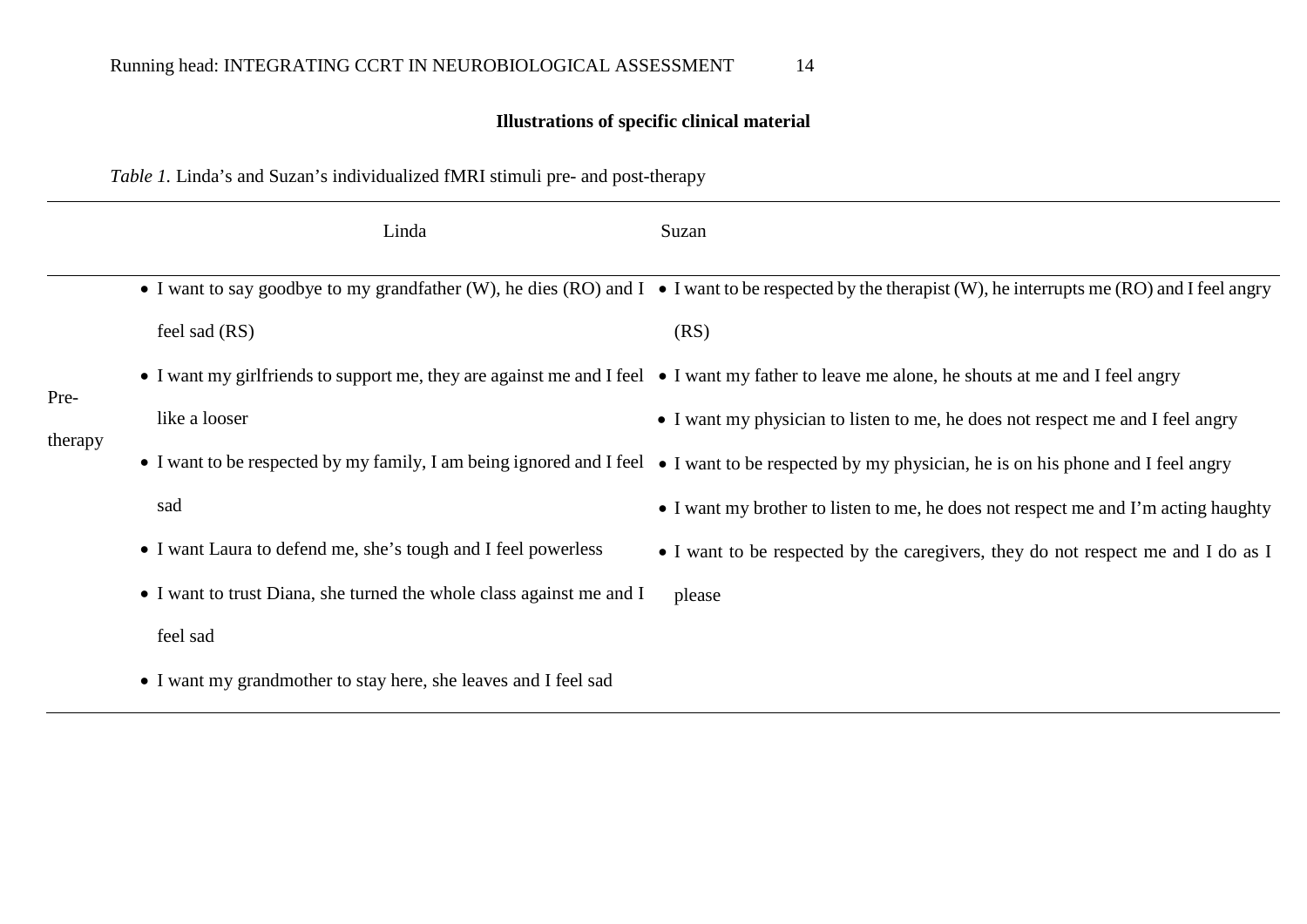- I want the physician to be warm, he is cold and I feel uncomfortable
- Post-• I want my father to accept me, he excludes me and I feel sad
- therapy • I want my therapist to be present, he distances himself and I distance myself
	- I want to be left alone by ma mother, she controls me and I feel sad
	- I want Karin to understand me, she ignores me and I distance myself
	- I want my friend to support me, she criticizes me and I scream
- I want my psychiatrist to explain how he can help me, he doesn't understand and feel frustrated
- I want my former psychologist to give me a certificate, she doesn't understand an I cry
- I want my social worker to leave me alone, she doesn't care and I feel helpless
- I want my social worker to explain how she can help me, she refuses and I feel depressed
- I want my psychiatrist to leave me alone, he doesn't care and I feel incomprehension
- I want my ex-boyfriend to leave me alone, he refuses and I cry

*Note*. Names were changed, in order to protect the identity of the persons involved. W = wish. RO = Response from the Object. RS = Response form the Self. All stimuli have a similar syntax.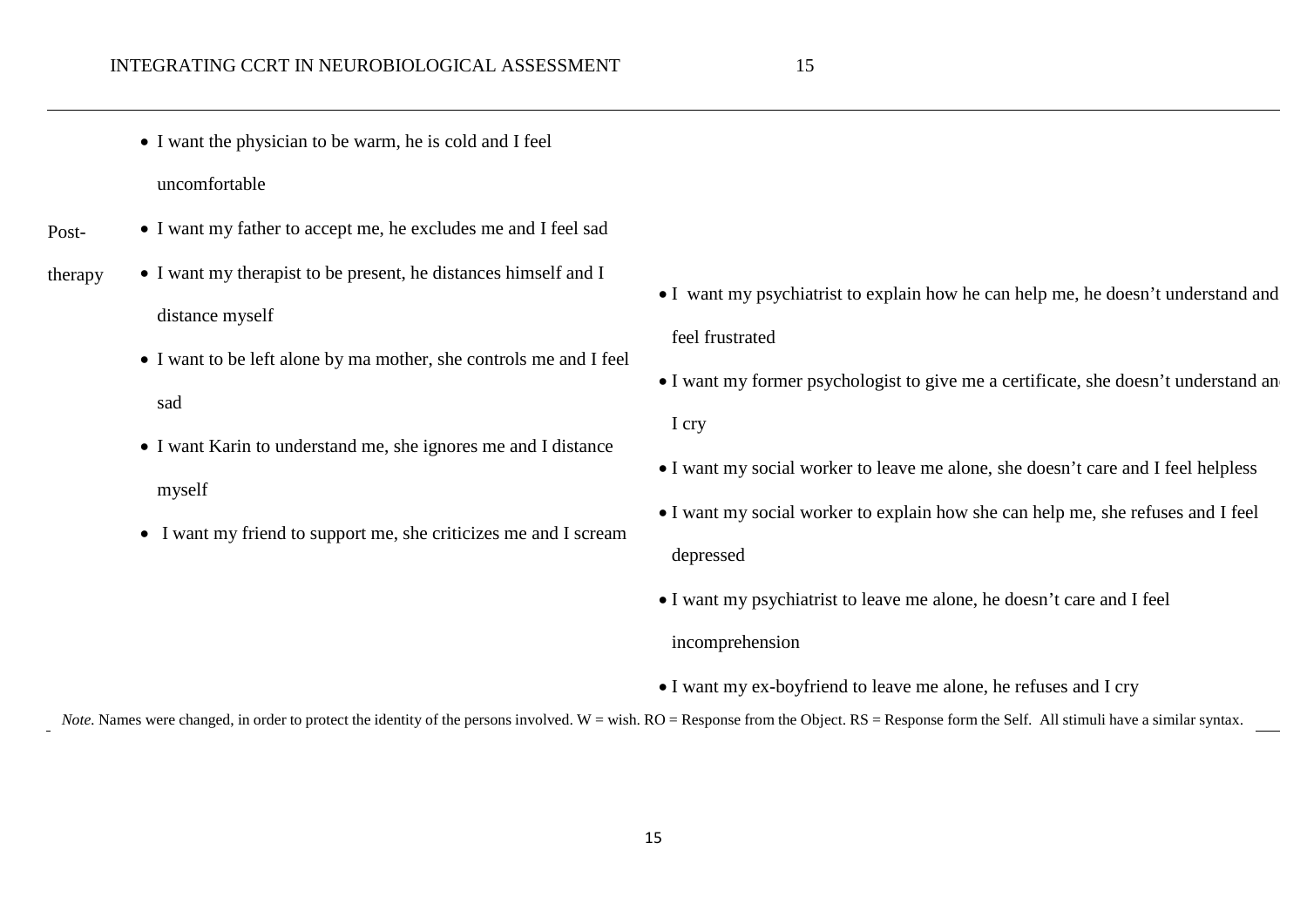*Table 2.* Neutral fMRI stimuli pre- and post-therapy for both Linda and Suzan

| I want to trust the cashier (W), she helps me (RO) and I feel ok $(RS)$                   |
|-------------------------------------------------------------------------------------------|
| I want to avoid conflict with the tick office employee, he respects me and I feel ok      |
| I want to deal with an open-minded pharmacy assistant, she supports me and I feel ok      |
| I want to assert myself with the vegetables salesman, he cooperates and I feel ok         |
| I want to be independent from the cleaning lady, she respects me and I feel ok            |
| I want to be open with the receptionist, he helps me and I feel ok                        |
| I want to be respected by the theatre employee, he gives me what I need and I feel ok     |
| I want to be myself with the stewardess, she understands me and I feel independent        |
| I want to be accepted as I am by the swim teacher, he facilitates my independence and I   |
| feel ok                                                                                   |
| I want to be helped by the cleaning lady, she is open to it and I feel ok                 |
| I want to be correct with the flowers salesman, he accepts me and I feel ok               |
| I want to succeed in what I am doing with the fitness instructor, he supports my ambition |
| and I feel ok                                                                             |

- I want to be correct with the cashier, she respects me and I feel ok
- I want to be supported by the butler, he helps me and I feel ok
- I want to trust the taxi driver, he understands me and I feel ok

*Table 3.* Changes in Linda's and Suzan's symptoms pre- and post-therapy

| Time points | Questionnaires Linda |      | Suzan |
|-------------|----------------------|------|-------|
|             |                      |      |       |
|             | $OQ-45(0-180)$       | 95   | 153   |
| Pre-therapy | $BSL-23(0-4)$        | 1.17 | 3.65  |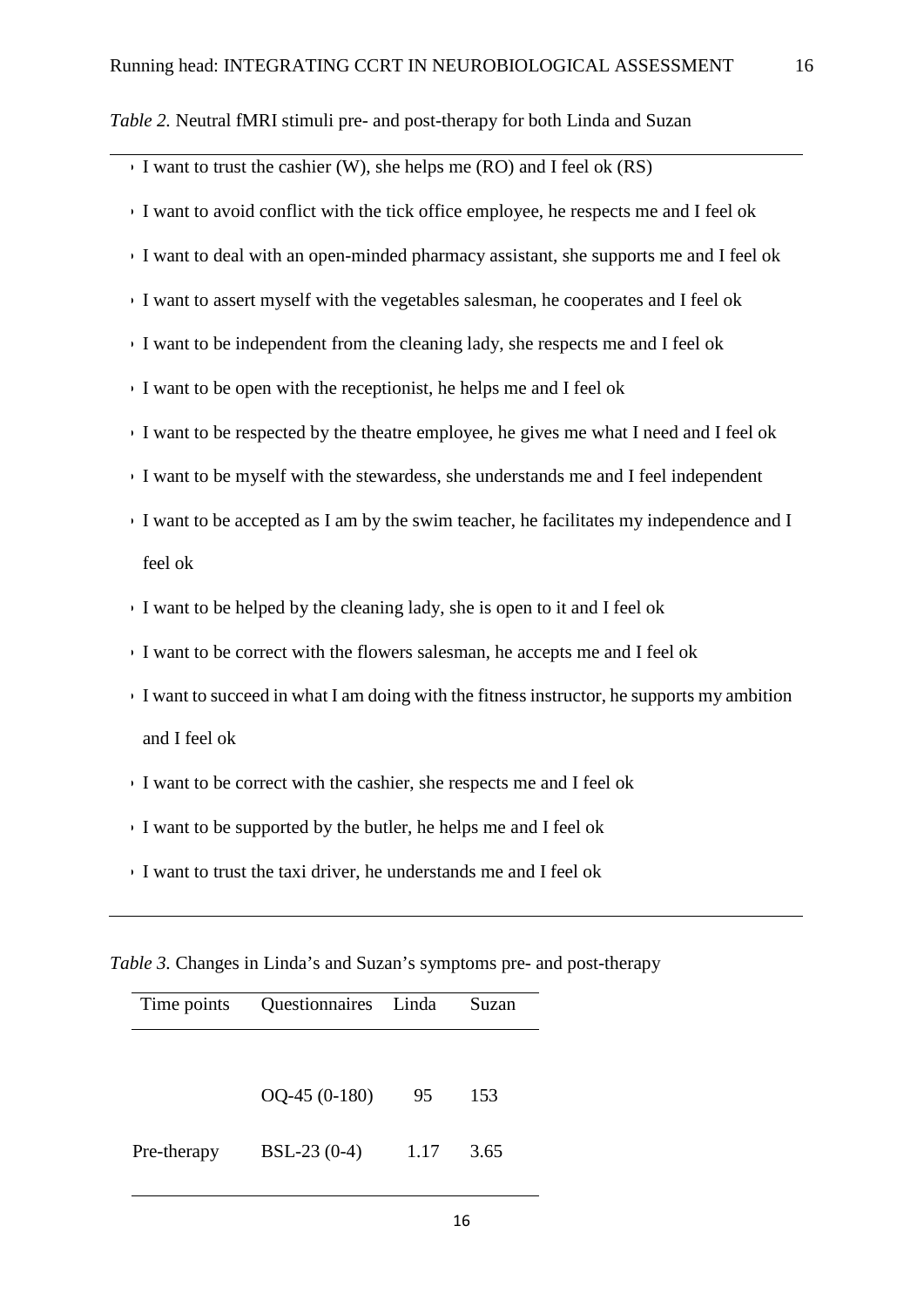$\overline{a}$ 

| Post-   | $OQ-45(0-180)$ | 67   | 109  |
|---------|----------------|------|------|
| therapy | $BSL-23(0-4)$  | 0.57 | 2.00 |

*Table 4.* Linda's and Suzan's CCRT themes pre- and post-therapy

|             | Linda                                        |                                      | Suzan     |                                                |
|-------------|----------------------------------------------|--------------------------------------|-----------|------------------------------------------------|
|             | $\ensuremath{\text{W}}$                      |                                      | W         |                                                |
|             | $\bullet$                                    | To be distant, avoid conflicts (40%) | $\bullet$ | To be close to others and accept them<br>(67%) |
|             | RO                                           |                                      | RO        |                                                |
|             | $\bullet$<br>(60%)<br><b>RS</b><br>$\bullet$ | They are rejecting and opposing me   |           |                                                |
| Pre-therapy |                                              |                                      |           | They are rejecting and opposing me<br>(50%)    |
|             |                                              | No specific response (20%)           | RS        |                                                |
|             |                                              |                                      | $\bullet$ | I am disappointed and despaired (71%)          |
|             | $\ensuremath{\text{W}}$                      |                                      | W         |                                                |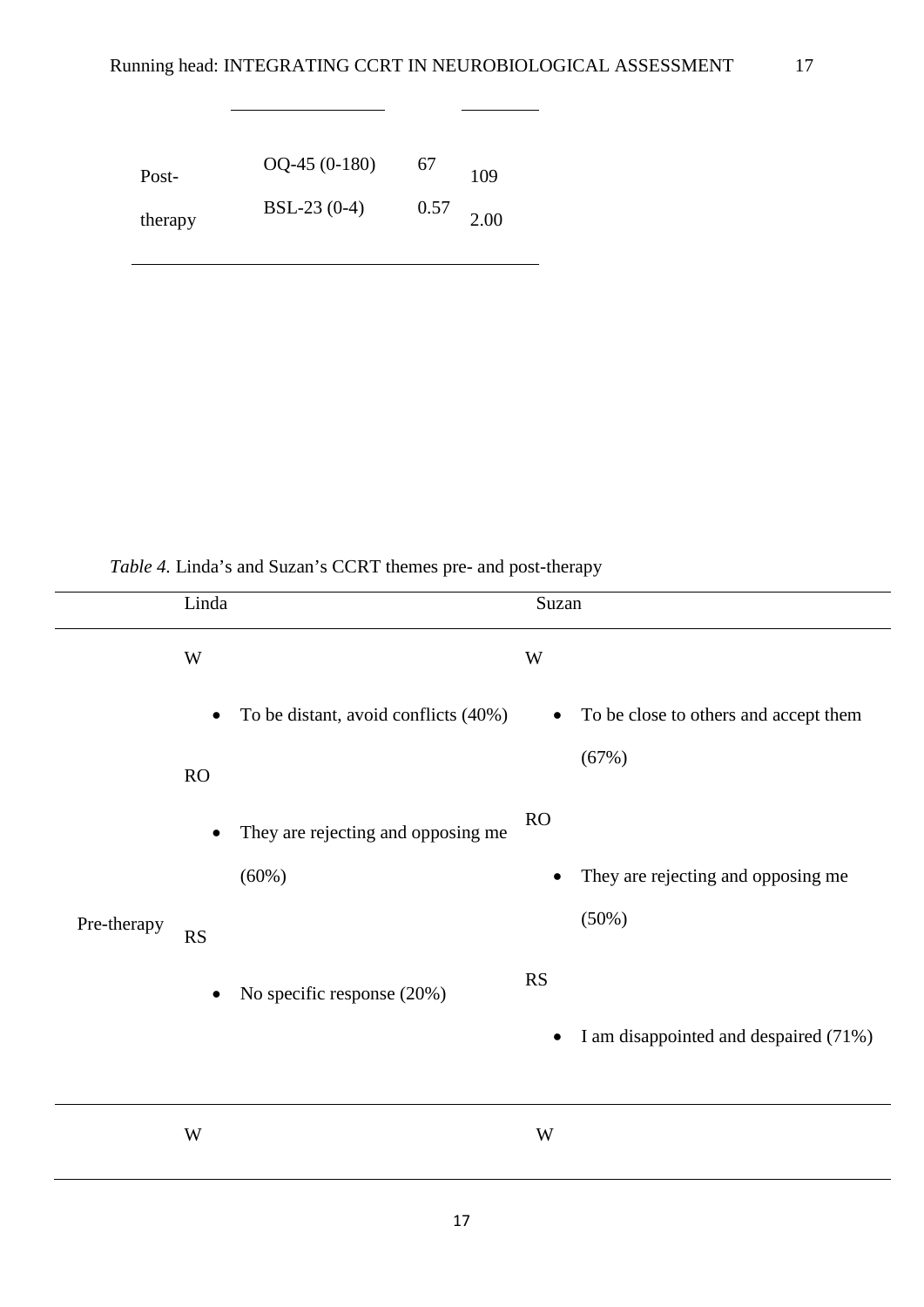|                  | $\bullet$ | To be loved and understood (67%)   | $\bullet$ | To be close to others and accept them |
|------------------|-----------|------------------------------------|-----------|---------------------------------------|
|                  | RO        |                                    |           | (83%)                                 |
|                  | $\bullet$ | They are rejecting and opposing me | <b>RO</b> |                                       |
|                  |           | (33%)                              |           | They are rejecting and opposing me    |
| Post-<br>therapy | <b>RS</b> |                                    |           | (83%)                                 |
|                  | $\bullet$ | I am disappointed and despaired    | <b>RS</b> |                                       |
|                  |           | (67%)                              |           | I am disappointed and despaired       |
|                  |           |                                    |           | $(50\%)$                              |
|                  |           |                                    |           |                                       |

*Figure 1. Statistical parametric maps (SPMs) interaction analysis between SENTENCES (personalized [PERS] or neutral [N]) and TIME (time point 1 [TP1] versus time point 2 [TP2]) in the bilateral hippocampus for Linda. T-values surviving α = 0.05 uncorrected for multiple comparisons projected on a canonical anatomical image in Montreal Neurological Institute (MINI) space.*



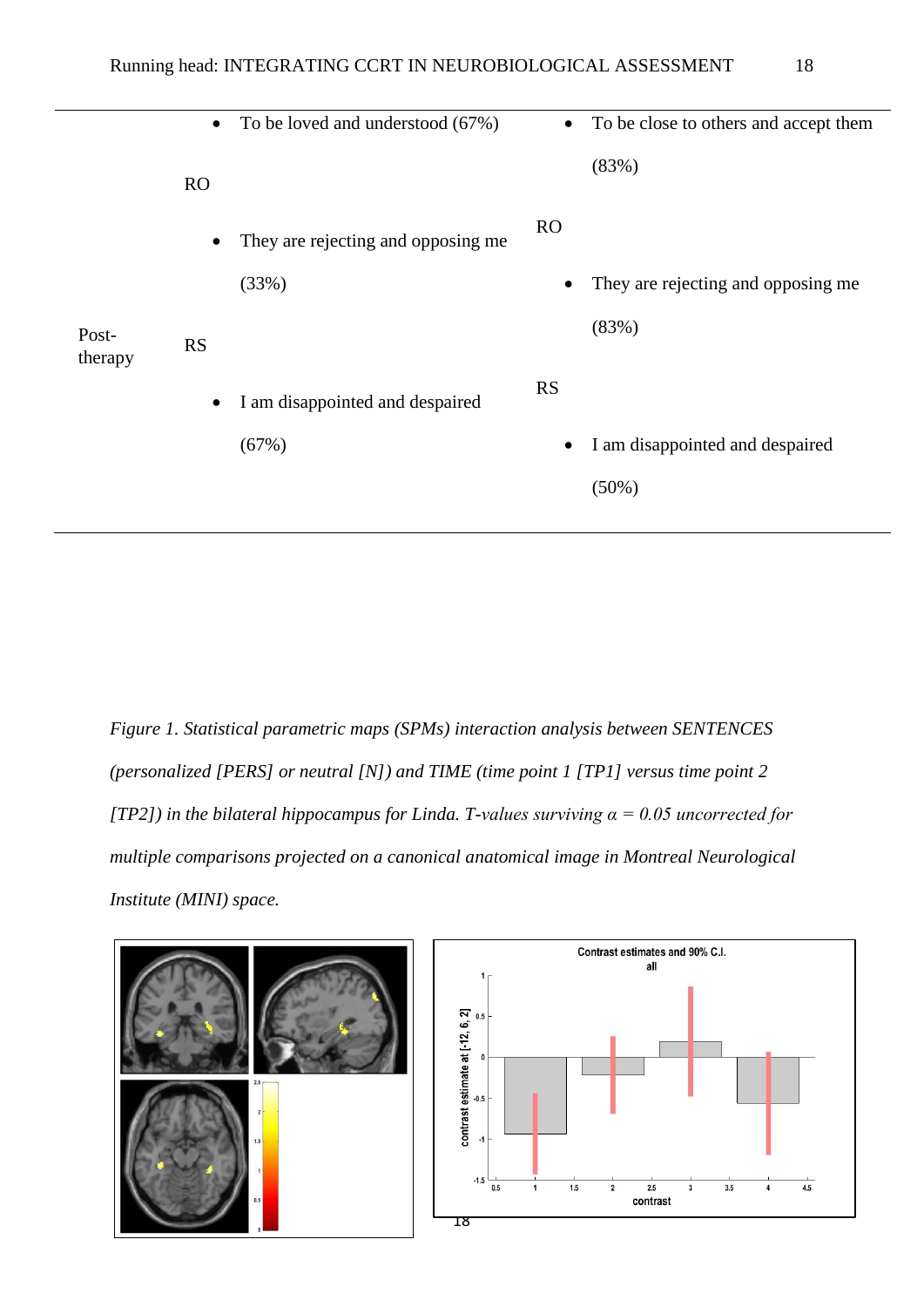*Figure 2. Statistical parametric maps (SPMs) interaction analysis between SENTENCES (personalized [PERS] or neutral [N]) and TIME (time point 1 [TP1] versus time point 2 [TP2]) in the nucleus accumbens and the insula for Linda. T-values surviving α = 0.05 uncorrected for multiple comparisons projected on a canonical anatomical image in Montreal Neurological Institute space (MINI).*





#### **Discussion of the illustration**

The present methodological contribution aims to argue in favour of an integrated methodology drawing from psychotherapy process and neuroimaging, when assessing interpersonal processes. We argued that the use of individualized stimuli might, under certain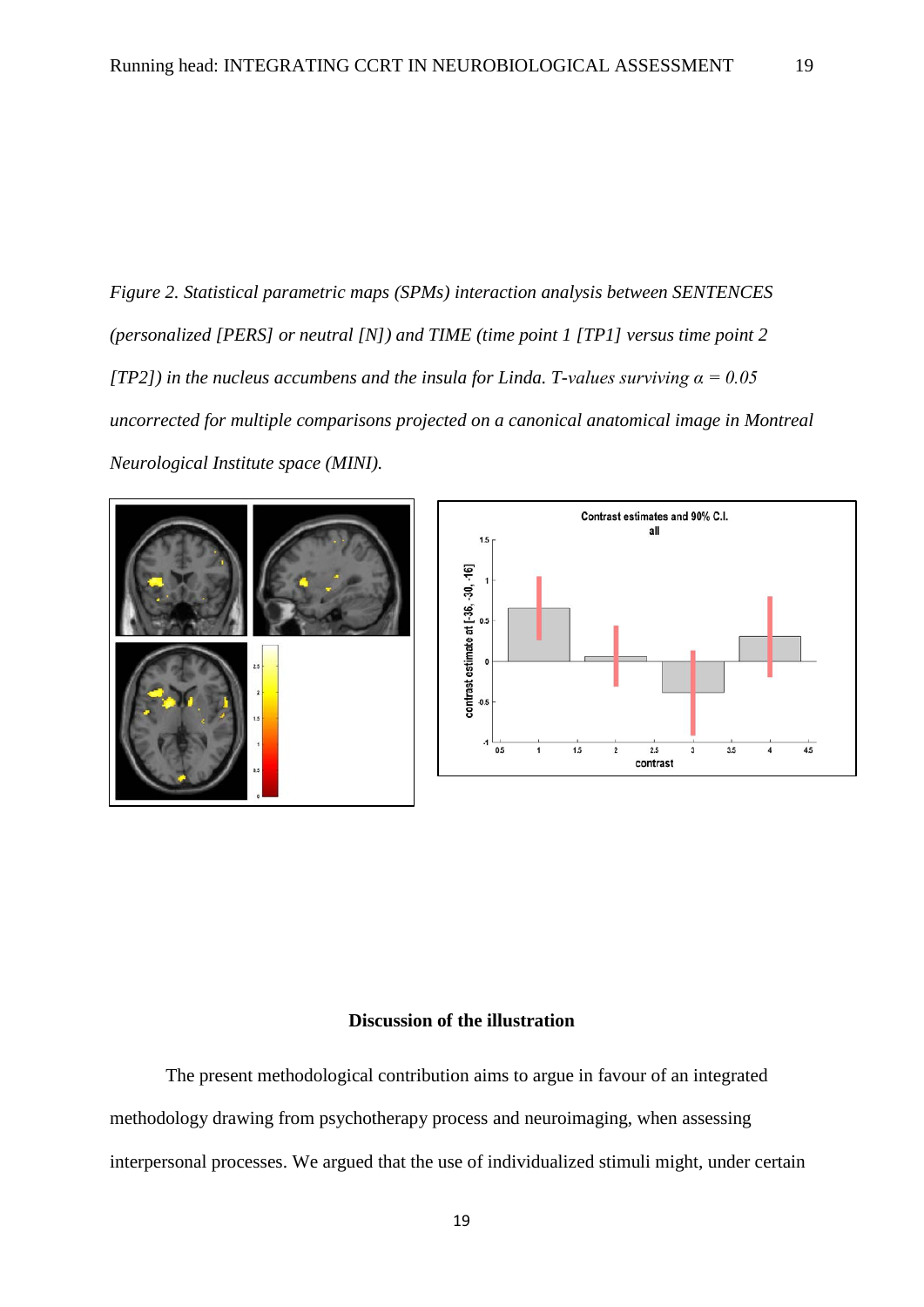circumstances, be a productive way of assessing the multi-level activations related with interpersonal processes in psychotherapy and their expected change over time. The main advantage of combining methods from the field of psychotherapy research and of neuroimaging is to address interpersonal processes with various complementary perspectives to better grasp its properties, but also inherent limitations. There is a partial overlap between our observations and those of Drapeau and Perry (2009), providing further evidence that the diagnosis of BPD is associated with very specific, and individual-dependent narrative descriptions of interpersonal functioning and processes. The use of the proposed integrated methodology allows for a more detailed information collection. Between T1 and T2, there is a reduction of Linda's RO's pervasiveness (Table 4) which is also associated with a reduction in symptomatology (Table 3) and may be reflected on the neurobiological level in changes in parts of the limbic network, namely the hippocampus, the insula and nucleus accumbens (figures 1 and 2).

The psychological component alone of the proposed methodology can inform practice and lead to the use of CCRT manual-based treatments (Jarry, 2010; Perry, Knoll, & Tran, 2019; Sahin, Barber, & Luborsky, 2017). The clinical application of using the conjunction of a CCRT and an fMRI assessment remains unclear. However, studies using the proposed integrated methodology could help setting benchmarks in regard of what changes at a psychological as well as a neurofunctional level can be expected to happen, in what timeframe and where in the brain. When a client in a clinical setting would deviate from such newly developed norms, clinicians could adjust the treatment accordingly. Following our protocol, let us take the example of a patient diagnosed with a BPD following a treatment. He/she would change as expected on the psychological level (CCRT) but would present with a different pattern of neurofunctional activation at the end of the treatment, for example an increased activation in prefrontal areas rather than the expected decrease observed in the other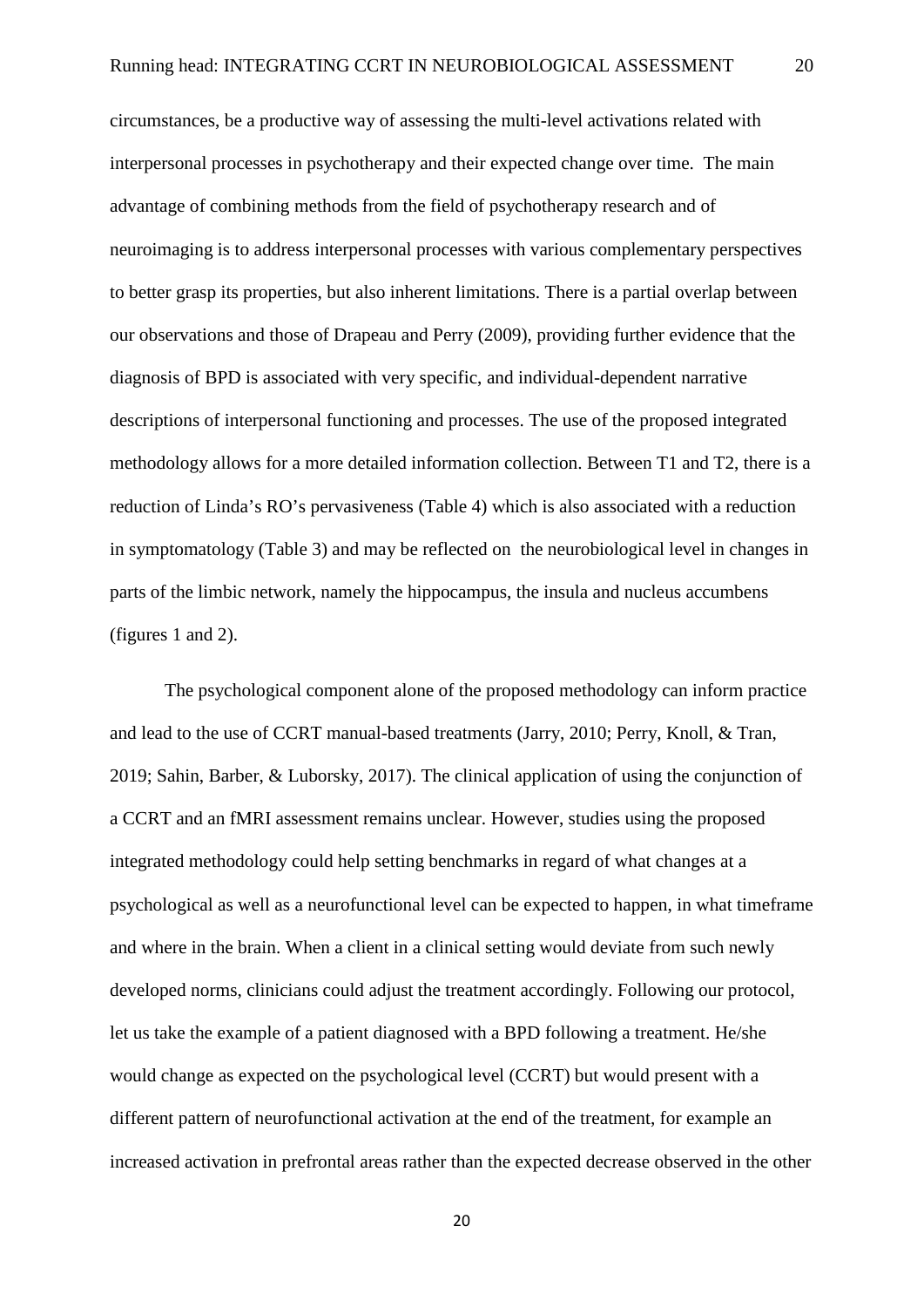clients. The clinician, mindful of this divergence in his/her client could then focus on the themes brought up by this client in order to help him/her moving past repetitive interpersonal patterns, or clarify and transform the traumatic origins of the memories incorporated in the CCRT. The treatment would have been informed by the neurobehavioural integrated methodology and adjusted accordingly.

Although challenging to implement, this integrated neurobehavioural paradigm may be useful, notably for assessing processes of change in complex mental disorders, where there is evidence of interpersonal processes affecting both the psychological structures, as well as neurofunctional activations: Borderline Personality Disorder (Marceau, Meuldijk, Townsend, Solowij, & Grenyer, 2018; Ruocco, Amirthavasagam, Choi-Kain, & McMain, 2013). It may also be of interest for the assessment of other clinical presentations like Antisocial Personality Disorder (Herpertz, 2013), hostility (Mancke, Herpertz, & Bertsch, 2015) or the interpersonal aspects of depression/chronic depression (Schnell & Herpertz, 2018). More generally, it may cast lights on the interpersonal processes unfolding in counselling and psychotherapy such as alliance ruptures and repair (Eubanks, Muran, & Safran, 2018). Moreover, understanding of the brain activation during key interpersonal processes could lead to more precise research conclusions and more tailored – and presumably more effective – psychotherapies (Schnell  $\&$ Herpertz, 2018).

For practice-based research, once the interpersonal task we propose is well validated and explored thanks to the state-of-the-art fMRI technology, one promising "lighter", less time-consuming assessment could be the functional near-infrared spectroscopy (fNRIS). As demonstrated in their study, Ruocco et al. (2016) it is possible to use the fNRIS neuroimaging procedure in clinical settings.

In conclusion, because interpersonal processes are as crucial in everyday interaction (Lieberman, 2007) as in counselling and psychotherapy (Henry, Schacht, & Strupp, 1990), we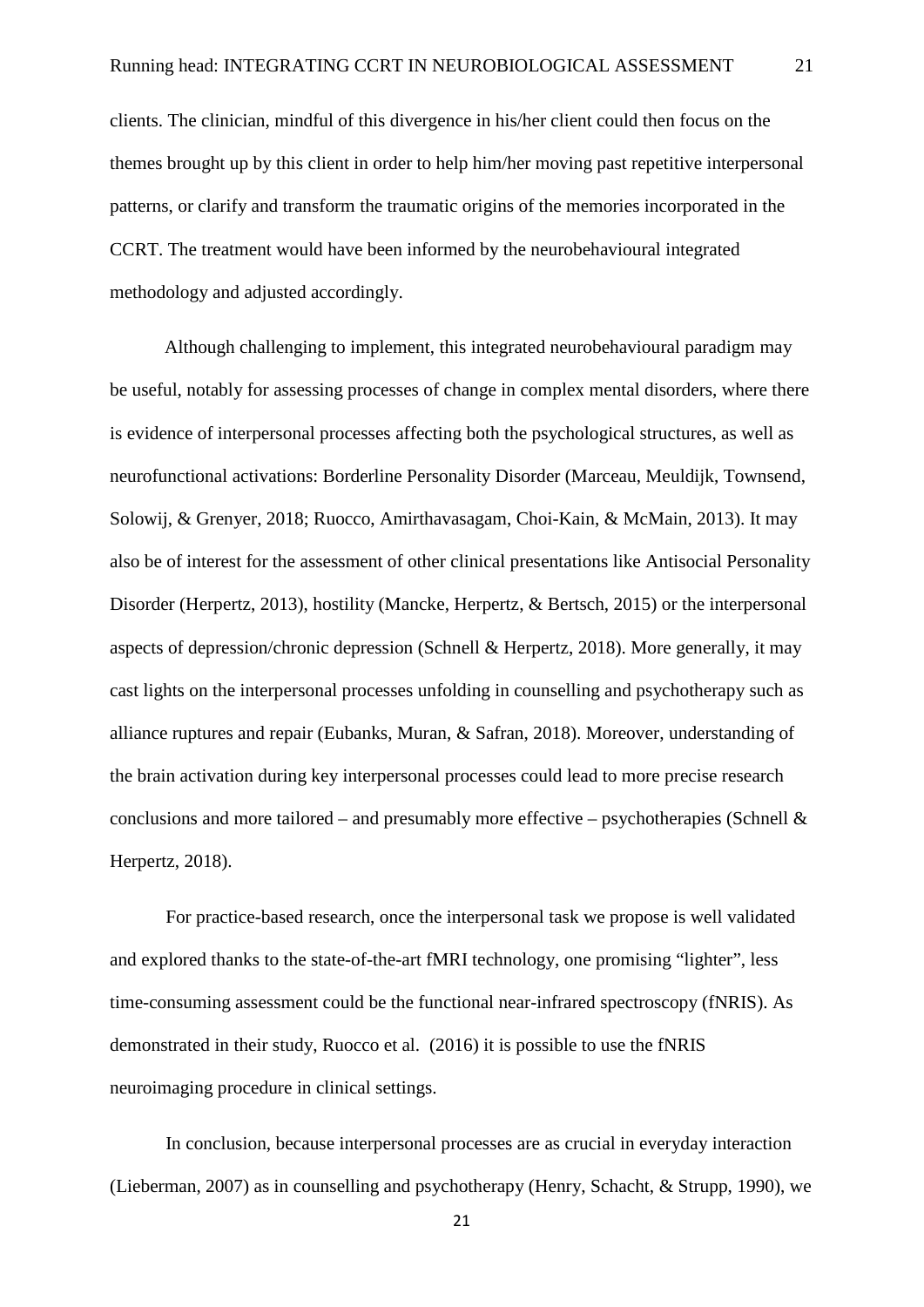must develop ingenious research methodologies to study them. Integrating CCRT procedure in a neurobiological assessment of interpersonal processes in psychotherapy and counselling might be one reasonable solution to face this challenge.

# **References**

Barber, J. P., & Crits-Christoph, P. (1993). Advances in measures of psychodynamic formulations. J Consult Clin Psychol, 61(4), 574-585.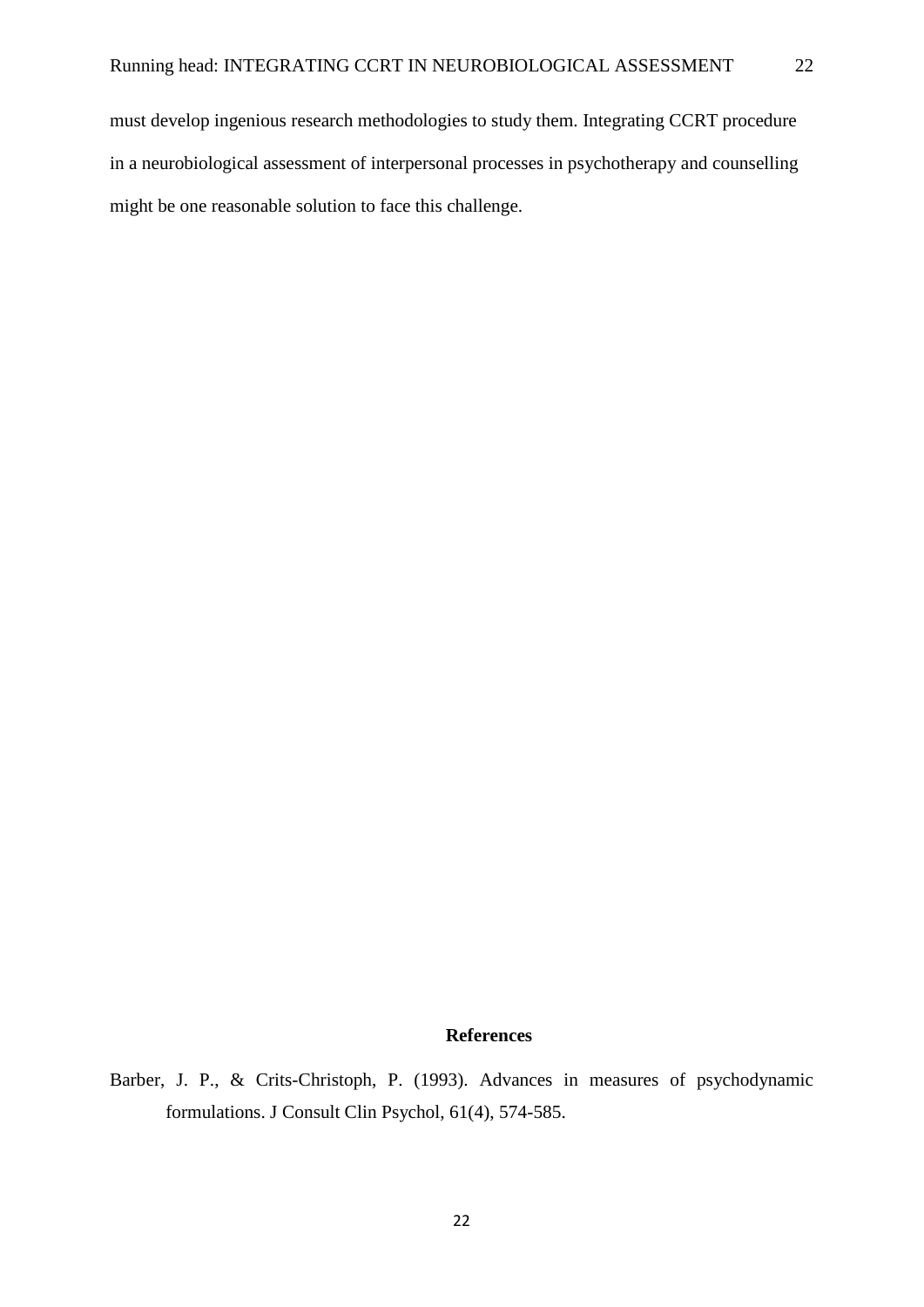- Barber, J. P., Luborsky, L., Crits-Christoph, P., & Diguer, L. (1995). A comparison of core conflictual relationship themes before psychotherapy and during early sessions. J Consult Clin Psychol, 63(1), 145-148. doi:10.1037/0022-006X.63.1.145
- Benjamin, L. S. (2003). Interpersonal diagnosis and treatment of personality disorders. Second Edition. New York : Guildford Press.
- Bohus, M., Kleindienst, N., Limberger, M. F., Stieglitz, R.-D., Domsalla, M., Chapman, A. L., . . . Wolf, M. (2009). The short version of the Borderline Symptom List (BSL-23): development and initial data on psychometric properties. Psychopathology, 42(1), 32- 39.
- Bohus, M., Limberger, M. F., Frank, U., Chapman, A. L., Kühler, T., & Stieglitz, R.-D. (2007). Psychometric properties of the borderline symptom list (BSL). Psychopathology, 40(2), 126-132.
- Bradley, M. M., & Lang, P. J. (1994). Measuring emotion: the Self-Assessment Manikin and the Semantic Differential. J Behav Ther Exp Psychiatry, 25(1), 49-59.
- Buchheim, A., Erk, S., George, C., Kachele, H., Ruchsow, M., Spitzer, M., . . . Walter, H. (2006). Measuring attachment representation in an FMRI environment: a pilot study. Psychopathology, 39(3), 144-152. doi:10.1159/000091800
- Crits-Christoph, P., Luborsky, L., Dahl, L., Popp, C., Mellon, J., & Mark, D. (1988). Clinicians can agree in assessing relationship patterns in psychotherapy: The Core Conflictual Relationship Theme method. Arch Gen Psychiatry, 45(11), 1001-1004.
- Drapeau, M., & Perry, J. C. (2009). The Core Conflictual Relationship Themes (CCRT) in borderline personality disorder. J Pers Disord, 23(4), 425-431. doi:10.1521/pedi.2009.23.4.425
- Emond, C., Savard, K., Lalande, G., Boisvert, N., Boutin, M., & Simard, V. (2004). Propriétés psychométriques de la Mesure de l'Impact (MI-45), version francophone du Outcome Questionnaire-45 (OQ-45.2)[Psychometric characteristics of the OQ-45, French Version]. Paper presented at the American College of Foot and Ankle Surgeons conference, Montreal, QC.
- Eubanks, C. F., Muran, J. C., & Safran, J. D. (2018). Alliance rupture repair: A meta-analysis. Psychotherapy, 55(4), 508-519. doi:10.1037/pst0000185
- First, M. B., & Gibbon, M. (2004). The Structured Clinical Interview for DSM-IV Axis I Disorders (SCID-I) and the Structured Clinical Interview for DSM-IV Axis II Disorders (SCID-II).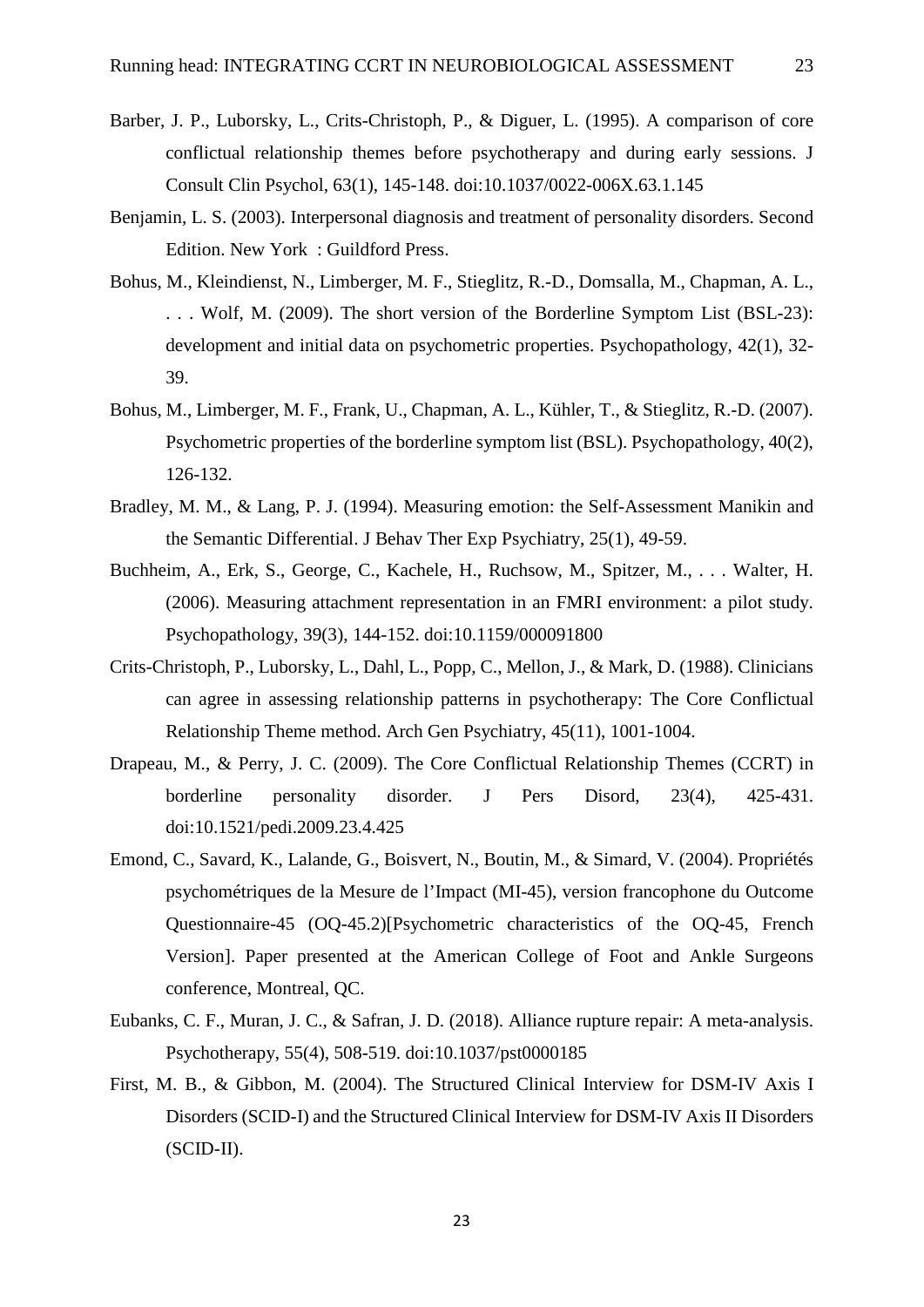- Henry, W. P., Schacht, T. E., & Strupp, H. H. (1990). Patient and therapist introject, interpersonal process, and differential psychotherapy outcome. J Consult Clin Psychol, 58(6), 768.
- Herpertz, S. C. (2013). The social-cognitive basis of personality disorders: Commentary on the special issue. J Pers Disord, 27(1), 113-124.
- Hooley, J. M., Siegle, G., & Gruber, S. A. (2012). Affective and neural reactivity to criticism in individuals high and low on perceived criticism. PLoS One, 7(9), e44412.
- Horowitz, M. J., & Eells, T. D. (1997). Configurational analysis: States of mind, person schemas, and the control of ideas and affect. In Handbook of psychotherapy case formulation. (pp. 166-191). New York, NY, US: Guilford Press.
- Jarry, J. L. (2010). Core conflictual relationship theme--guided psychotherapy: Initial effectiveness study of a 16-session manualized approach in a sample of six patients. Psychol Psychother, 83(4), 385-394. doi:10.1348/147608310x486093
- Kessler, H., Taubner, S., Buchheim, A., Munte, T. F., Stasch, M., Kachele, H., . . . Wiswede, D. (2011). Individualized and clinically derived stimuli activate limbic structures in depression: an fMRI study. PLoS One, 6(1), e15712. doi:10.1371/journal.pone.0015712
- Kiesler, D. J. (1996). Contemporary interpersonal theory and research: Personality, psychopathology, and psychotherapy: John Wiley & Sons.
- Kramer, U. (2019). Individualizing Psychotherapy Research Designs. Journal of Psychotherapy Integration \$V OnlineFirst, 1.
- Kramer, U., Kolly, S., Maillard, P., Pascual-Leone, A., Samson, A. C., Schmitt, R., ... Draganski, B. (2018). Change in Emotional and Theory of Mind Processing in Borderline Personality Disorder: A Pilot Study. J Nerv Ment Dis, 206(12), 935-943. doi:10.1097/nmd.0000000000000905
- Lambert, M. J., Morton, J. J., Harmon, t. D., Hamilton, S., Reid, R. C., Shimokowa, K., ... Burlingame, G. M. (2004). Administration and Scoring Manual for the Outcome Questionnaire-45: UT : American Professional Credentialing Services.
- Lane, R. D., Ryan, L., Nadel, L., & Greenberg, L. (2015). Memory reconsolidation, emotional arousal, and the process of change in psychotherapy: New insights from brain science. Behav Brain Sci, 38, e1. doi:10.1017/s0140525x14000041
- Leary, T. (1957). Interpersonal diagnosis of personality; a functional theory and methodology for personality evaluation. Oxford, England: Ronald Press.
- Lieberman, M. D. (2007). Social cognitive neuroscience: a review of core processes. Annu. Rev. Psychol., 58, 259-289.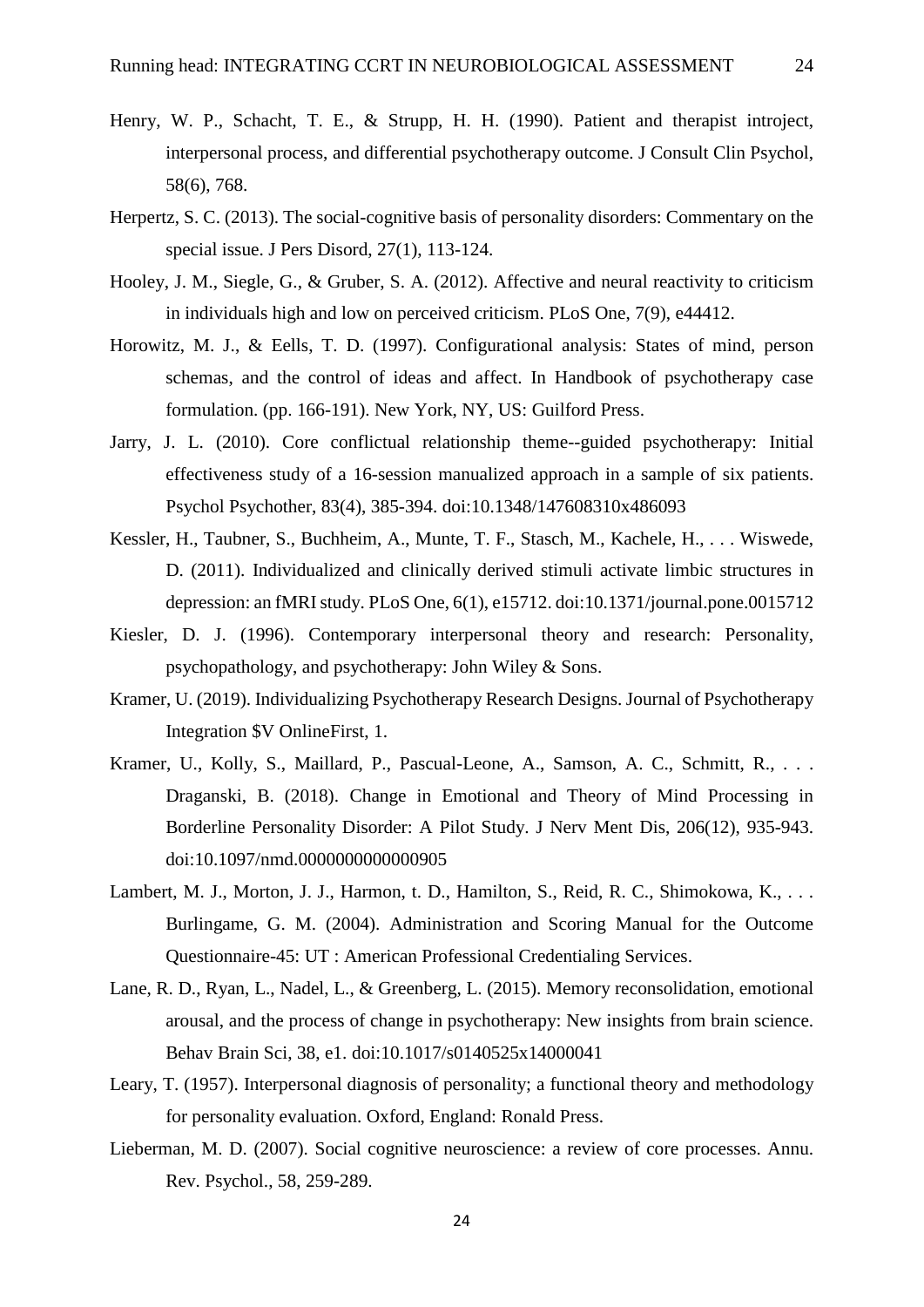- Loughead, J. W., Luborsky, L., Weingarten, C. P., Krause, E. D., German, R. E., Kirk, D., & Gur, R. C. (2010). Brain activation during autobiographical relationship episode narratives: a core conflictual relationship theme approach. Psychother Res, 20(3), 321- 336. doi:10.1080/10503300903470735
- Luborsky, L. (1998). The Relationship Anecdotes Paradigm (RAP) interview as a versatile source of narratives.
- Luborsky, L., & Crits-Christoph, P. (1998). Understanding transference: The core conflictual relationship theme method. Washington, DC: American Psychological Association
- Luborsky, L., & Diguer, L. (1998). The reliability of the CCRT measure: Results from eight samples. In Understanding transference: The Core Conflictual Relationship Theme method, 2nd ed. (pp. 97-107). Washington, DC, US: American Psychological Association.
- Luborsky, L., Mellon, J., van Ravenswaay, P., Childress, A. R., Cohen, K. D., Hole, A. V., . . . Alexander, K. (1985). A verification of Freud's grandest clinical hypothesis: The transference. Clinical Psychology Review, 5(3), 231-246. doi:10.1016/0272- 7358(85)90046-7
- Mancke, F., Herpertz, S., & Bertsch, K. (2015). Aggression in borderline personality disorder: A multidimensional model (Vol. 6).
- Marceau, E. M., Meuldijk, D., Townsend, M. L., Solowij, N., & Grenyer, B. F. S. (2018). Biomarker correlates of psychotherapy outcomes in borderline personality disorder: A systematic review. Neurosci Biobehav Rev, 94, 166-178. doi:10.1016/j.neubiorev.2018.09.001
- Pascual-Leone, A., Herpertz, S. C., & Kramer, U. (2016). Experimental designs and the 'emotion stimulus critique': Hidden problems and potential solutions in the study of emotion. Psychopathology, 49(1), 60-68. doi:10.1159/000442294
- Perry, J. C., Knoll, M., & Tran, V. (2019). Chapter 11 Motives, Defences, and Conflicts in the Dynamic Formulation for Psychodynamic Psychotherapy Using the Idiographic Conflict Formulation Method. In U. Kramer (Ed.), Case Formulation for Personality Disorders (pp. 203-224): Academic Press.
- Pettit, J. W., & Joiner, T. E. (2006). Chronic depression: Interpersonal sources, therapeutic solutions: American Psychological Association.
- Price, C. J., Moore, C. J., & Friston, K. J. (1997). Subtractions, conjunctions, and interactions in experimental design of activation studies. Hum Brain Mapp, 5(4), 264-272. doi:10.1002/(sici)1097-0193(1997)5:4<264::Aid-hbm11>3.0.Co;2-e